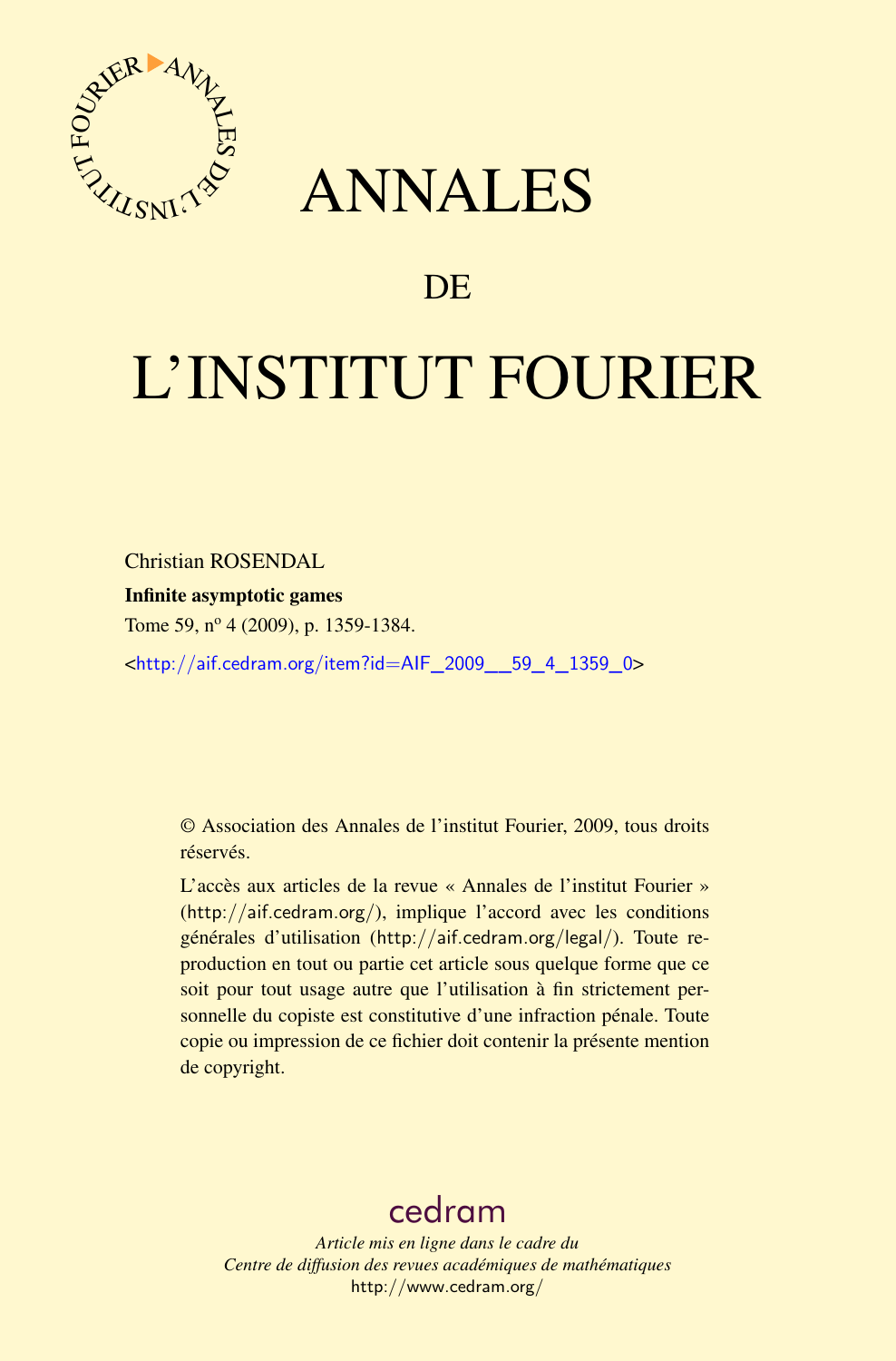Ann. Inst. Fourier, Grenoble **59**, 4 (2009) 1359-1384

#### INFINITE ASYMPTOTIC GAMES

**by Christian ROSENDAL (\*)**

Abstract. — We study infinite asymptotic games in Banach spaces with a finite-dimensional decomposition (F.D.D.) and prove that analytic games are determined by characterising precisely the conditions for the players to have winning strategies. These results are applied to characterise spaces embeddable into  $\ell_p$  sums of finite dimensional spaces, extending results of Odell and Schlumprecht, and to study various notions of homogeneity of bases and Banach spaces. The results are related to questions of rapidity of subsequence extraction from normalised weakly null sequences.

Résumé. — Nous étudions les jeux asymptotiques infinis dans les espaces de Banach admettant une décomposition en somme de sous-espaces de dimension finie (FDD). Nous montrons que les jeux analytiques sont déterminés en caractérisant précisément les conditions pour les deux joueurs d'avoir une stratégie gagnante.

Ces résultats servent à caractériser les espaces réflexifs qui se plongent dans une somme  $\ell_p$  d'espaces de dimension finie, étendant ainsi des résultats d'Odell et Schlumprecht. Ils servent également à étudier les différentes notions d'homogénéité de bases et d'espaces de Banach. Nos résultats sont liés à des questions sur la vitesse d'extraction de sous-suites d'une suite normalisée faiblement nulle.

#### **1. Introduction**

A number of results have surfaced over some years that involve questions about Banach spaces of the following kind: Suppose  $E$  is a Banach space such that every normalised weakly null sequence has a subsequence with a certain property. What can then be concluded about  $E$ ? In general, it is not enough that one can just find some subsequence, but in various guises (for example, regulators [\[3\]](#page-25-0), weakly null trees [\[10,](#page-26-0) [14\]](#page-26-0)) it has been noticed that if the subsequence can be chosen sufficiently fast then this is sufficient to provide some information about the whole space.

*Keywords:* Infinite asymptotic games, extraction of subsequences, weakly null trees. *Math. classification:* 46B03, 03E15.

<sup>(\*)</sup> The author is partially supported by NSF grant DMS 0556368.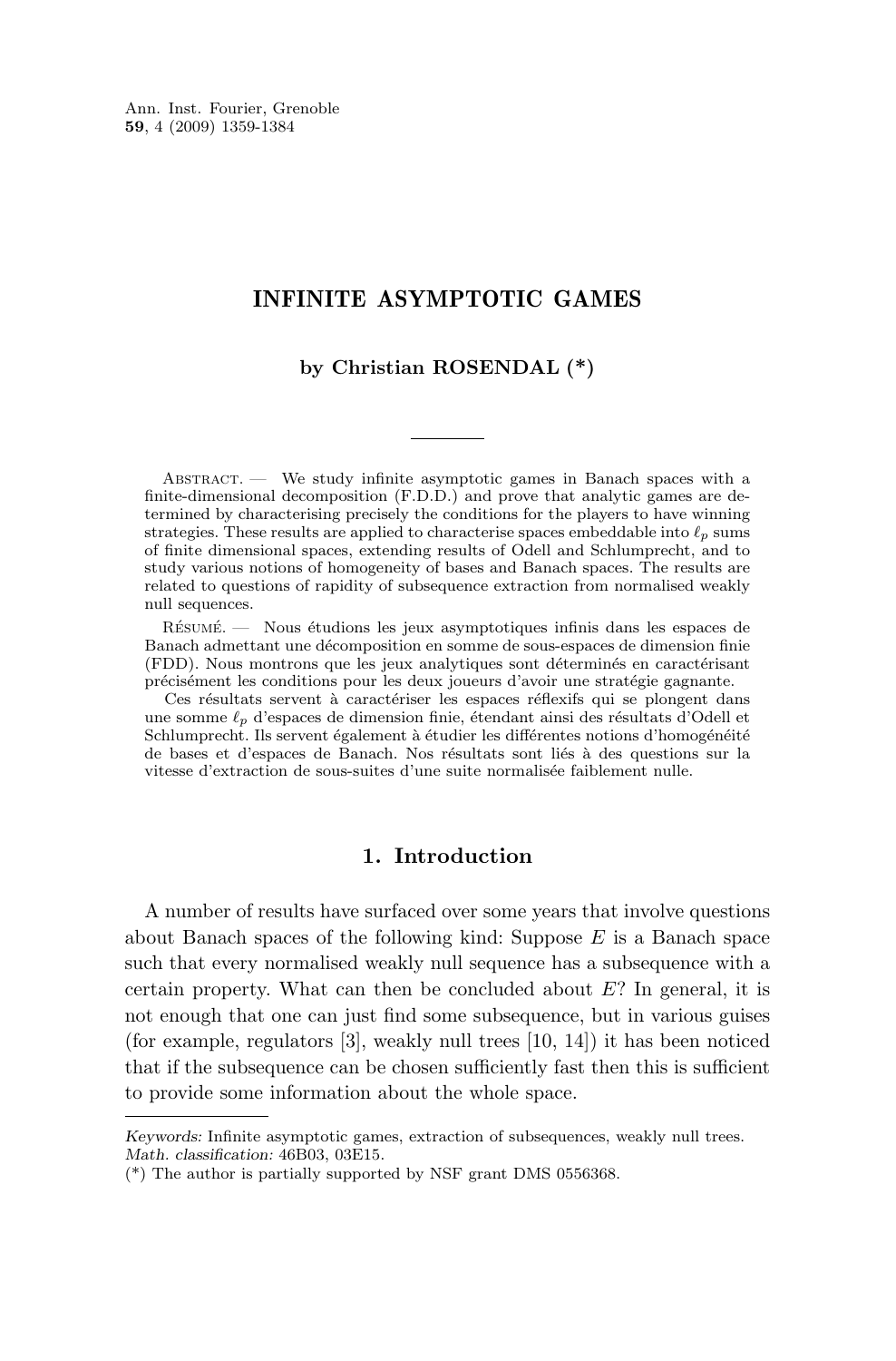The notion behind this principle was crystalised through work of E. Odell and T. Schlumprecht, in particular [\[14\]](#page-26-0) (or see [\[15\]](#page-26-0) for a survey), and can be formulated via *infinite asymptotic games*. Infinite asymptotic games, as defined in, e.g., [\[14\]](#page-26-0) and [\[6\]](#page-25-0), are a straightforward generalisation of the finite asymptotic games of B. Maurey, V. Milman, and N. Tomczak-Jaegermann in [\[13\]](#page-26-0), but with very different objectives. While finite asymptotic games are used for describing the asymptotic finite-dimensional structure of Banach spaces, infinite asymptotic games have a much more combinatorial flavour. For example, they can be used as basis for a simplified proof of Gowers' block Ramsey principle as in [\[17\]](#page-26-0) and are also related to the notion of *tight* Banach spaces from [\[5\]](#page-25-0).

A *weakly null tree* in a Banach space can be defined as a normalised sequence  $(x_s)_{s\in\mathbb{N}}\ll\infty$  such that for each s, the sequence  $(x_{sn})_{n\in\mathbb{N}}$  is weakly null (we shall use a trivial variation of this definition later on). Odell and Schlumprecht proved that any reflexive separable Banach space in which any weakly null tree has a branch C-equivalent to  $\ell_p$  embeds into an  $\ell_p$ -F.D.D. Their proof involved first proving the equivalence of their hypothesis with the existence of a winning strategy for I in a *closed* infinite asymptotic game.

The main result of this paper, Corollary [4.5,](#page-17-0) is to give an exact criterion for when I has a winning strategy in any *coanalytic* infinite asymptotic game, thus extending the result of Odell and Schlumprecht. The proof of Corollary [4.5](#page-17-0) is very different from the proof of the case of closed games and is instead related to a result in [\[6\]](#page-25-0).

The game behind Gowers' block Ramsey principle mentioned above is a game for extracting block sequences of block sequences (see Bagaria and López-Abad [\[2\]](#page-25-0)). Analogously, we introduce games for extracting subsequences of block sequences and show that the strongest of these games is actually equivalent with the infinite asymptotic game, Theorem [2.1.](#page-4-0) We also study weaker versions of these games in Section [5](#page-22-0) indicating their differences with the infinite asymptotic game.

Corollary [4.5](#page-17-0) allows us to use the techniques of Odell and Schlumprecht in a priori more complicated settings. For example, we prove that if  $E$  is a reflexive separable Banach space in which any weakly null tree has a subsymmetric branch, then E embeds into some  $\ell_p$ -F.D.D., Theorem [4.10.](#page-21-0) Also, assuming strong axioms of set theory, we show that for a space  $E$ which is not  $\ell_1$ -saturated, every weakly null tree in E has a branch spanning a space isomorphic to  $E$  if and only if  $E$  has an unconditional block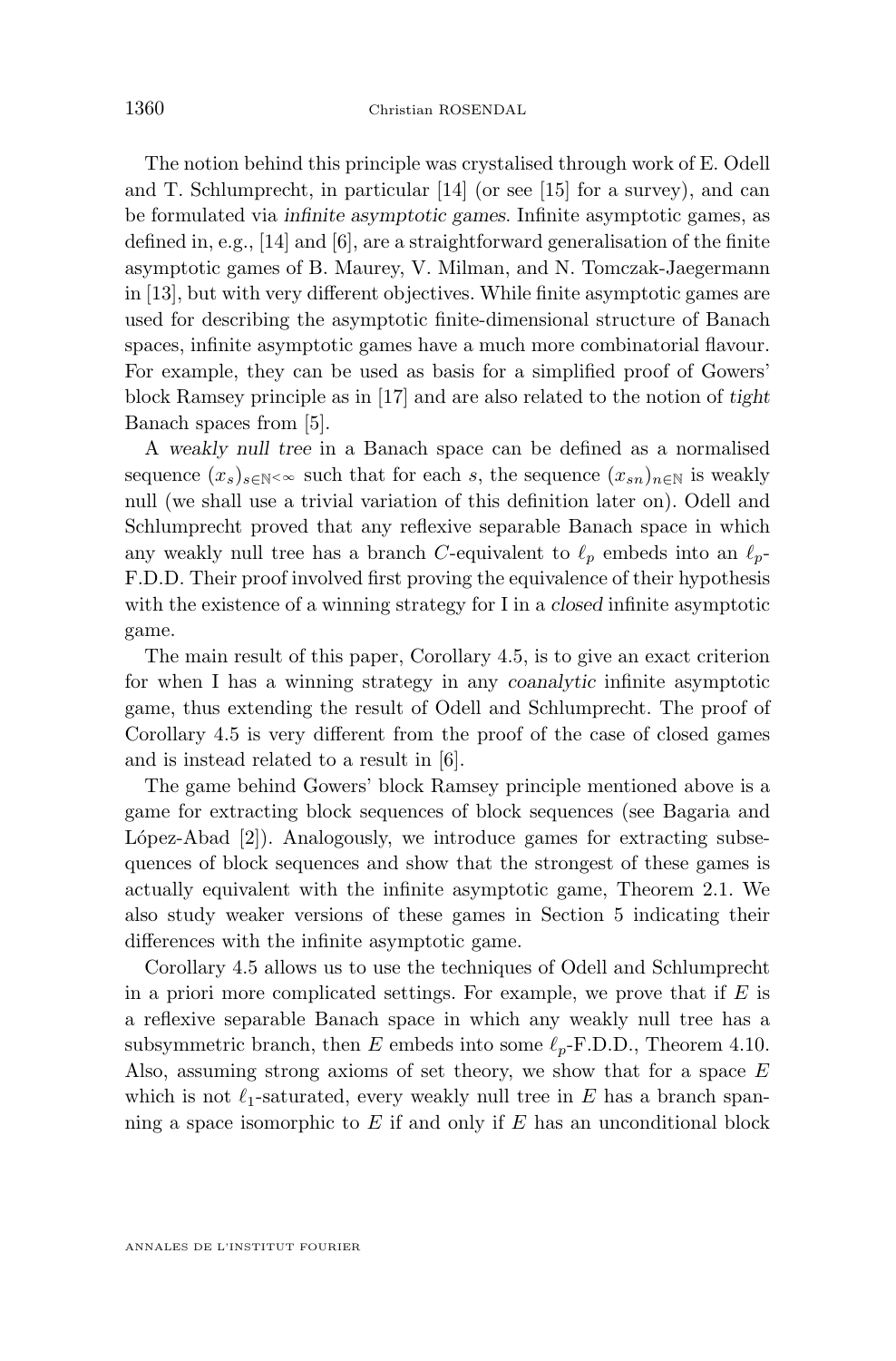homogeneous basis, i.e., an unconditional basis all of whose blocks span isomorphic spaces, Theorem [3.5.](#page-13-0)

For the reader not familiar with descriptive set theory, we have included subsection [2.2](#page-6-0) for a brief review of used notions and results.

#### **2. Theory**

#### **2.1. Infinite asymptotic and subsequence games in vector spaces**

Let E be a real or complex vector space with basis  $(e_i)_{i\in\mathbb{N}}$ . For a vector  $x = \sum_i a_i e_i \in E$ , we designate by supp $(x)$  the finite set  $\{i \in \mathbb{N} \mid a_i \neq 0\}$ and use  $k < x < n$  to denote that  $k < \text{supp}(x) < n$ , i.e., that  $k <$ min supp $(x)$  and max supp $(x) < n$ . Similar notation is used for inequalities between non-zero vectors. A finite or infinite *block sequence* is a sequence  $(x_i)$  of non-zero vectors such that  $x_i < x_{i+1}$  for all i. We denote the set of infinite, resp. finite, block sequences of E by  $E^{\infty}$ , resp.  $E^{<\infty}$ . If  $(x_i)$  is a finite or infinite sequence of vectors, we denote by  $[x_i]$  the corresponding linear span, On the other hand, when  $(x_i)$  is a sequence in a *Banach* space, we let  $[x_i]$  be the closed linear span of the vectors.

The *infinite asymptotic game* (IAG) on E between two players I and II is defined as follows: I and II alternate (with I beginning) in choosing respectively natural numbers  $n_0, n_1, n_2, \ldots$  and non-zero vectors  $x_0 < x_1 <$  $x_2 < \ldots \in E$  according to the constraint  $n_i < x_i$ :

| I  | $n_0$       | $n_1$       | $n_2$       | $n_3$       | ... |
|----|-------------|-------------|-------------|-------------|-----|
| II | $n_0 < x_0$ | $n_1 < x_1$ | $n_2 < x_2$ | $n_3 < x_3$ | ... |

We say that the sequence  $(x_n)_{n\in\mathbb{N}}$  is the *outcome* of the game.

There is another natural game to play on a basis. This is the *subsequence game* (SG) defined as follows. Player I and II alternate in choosing respectively digits  $\epsilon_0, \epsilon_1, \epsilon_2, \ldots \in \{0, 1\}$  and non-zero vectors  $x_0 < x_1 < x_2 <$  $\ldots \in E$ , now with II beginning:

$$
\begin{array}{ccccccccc}\n\mathbf{I} & & & & & \epsilon_0 & & & \epsilon_1 & & & \epsilon_2 & & & \epsilon_3 & & \dots \\
\mathbf{II} & & & x_0 & & x_1 & & x_2 & & x_3 & & \dots\n\end{array}
$$

We thus see II as constructing an infinite block sequence  $(x_n)_{n\in\mathbb{N}}$ , while I chooses a subsequence  $(x_n)_{n\in A}$  by letting  $n \in A \Leftrightarrow \epsilon_n = 1$ . This subsequence  $(x_n)_{n\in A}$  is then called the *outcome* of the game.

Despite their superficial difference, we shall prove that the games are actually *equivalent*, i.e., for any  $A \subseteq E^{\infty}$ , player I, resp. II, has a strategy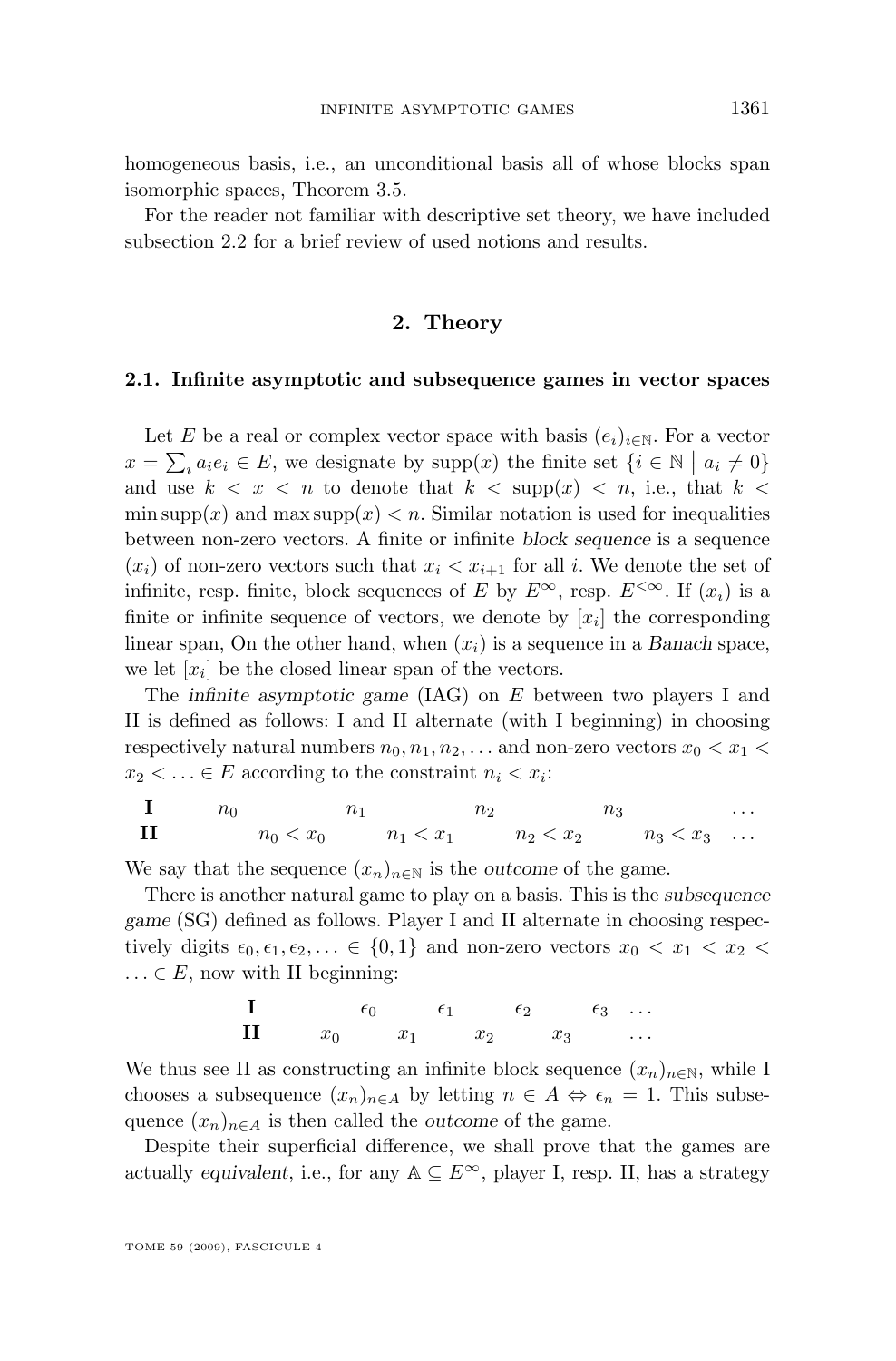<span id="page-4-0"></span>in (IAG) to play in A if and only if I, resp. II, has a strategy in (SG) to play in A.

A *block tree* is a non-empty infinitely branching tree  $T \subseteq E^{\leq \infty}$  such that for all  $(x_0, x_1, \ldots, x_n) \in T$  the set

$$
\{y \in E \mid (x_0, x_1, \dots, x_n, y) \in T\}
$$

can be written as  $\{y_i\}_{i\in\mathbb{N}}$  for some infinite block sequence  $(y_i)_{i\in\mathbb{N}}\in E^\infty$ such that  $x_n < y_0$ . We denote by [T] the set of *infinite branches* of T, i.e., the set of  $(x_i) \in E^\infty$  such that  $(x_0, \ldots, x_n) \in T$  for all n.

Theorem 2.1. — *The games (IAG) and (SG) are equivalent. Moreover, for any*  $A \subseteq E^{\infty}$ , *II has a strategy in (IAG) to play in*  $A$  *if and only if there is a block tree* T *such that*  $[T] \subseteq \mathbb{A}$ *.* 

*Proof.* — Let  $A \subseteq E^{\infty}$  be given. Suppose first that I has a strategy  $\sigma$ in (IAG) to play in A. We construct a strategy for I in (SG) to play in A. So suppose II is playing a sequence  $x_0 < x_1 < x_2 < \dots$  in (SG). For every  $k \geq 0$ , we have to construct an answer  $\epsilon_k$  by I based only on the first  $k+1$ vectors  $x_0 < \ldots < x_k$ . So let  $n_0$  be the first number played by I according to  $\sigma$  in (IAG). I then plays  $\epsilon_0 = \epsilon_1 = \ldots = 0$  until  $k_0$  is minimal such that  $n_0 < x_{k_0}$  and then lets  $\epsilon_{k_0} = 1$ . Let now  $n_1$  be the answer of  $\sigma$  to  $x_{k_0}$ played by II. I then plays  $\epsilon_{k_0+1} = \epsilon_{k_0+2} = \ldots = 0$  until  $k_1 > k_0$  is minimal such that  $n_1 < x_{k_1}$ , at which point  $\epsilon_{k_1}$  is set to be 1. Again we let  $n_2$  be the answer by  $\sigma$  to  $(x_{k_0}, x_{k_1})$  played by II in (IAG) and I continues as before. Since  $\sigma$  forces the outcome  $(x_{k_i})_{i\in\mathbb{N}}$  to be in A, this describes a strategy in (SG) for I to play in A.

Suppose conversely that I has a strategy  $\sigma$  in (SG) to play in A, i.e.,  $\sigma$ associates to each finite block sequence  $(x_0, \ldots, x_n)$  a digit  $\epsilon_n \in \{0, 1\}$ . We define a tree of *good* finite block sequences and a function  $\phi$  associating to each good  $(x_0, \ldots, x_n)$  another block sequence  $(y_0, \ldots, y_m)$ ,  $n \leq m$ , such that  $(x_0, \ldots, x_n)$  is the subsequence of  $(y_0, \ldots, y_m)$  extracted by  $\sigma$ . We begin by letting  $\emptyset$  be good with  $\phi(\emptyset) = \emptyset$ . Now if  $(x_0, \ldots, x_n)$  is good with  $\phi(x_0,...,x_n) = (y_0,...,y_m)$ , we let  $(x_0,...,x_n,x_{n+1})$  be good if there is  $(y_{m+1}, \ldots, y_k)$  such that  $y_k = x_{n+1}$  and

$$
\sigma(y_0,\ldots,y_m,y_{m+1},\ldots,y_l)=\begin{cases}0, & \text{if } m < l < k; \\ 1, & \text{if } l = k.\end{cases}
$$

Moreover, we let  $\phi(x_0, ..., x_n, x_{n+1}) = (y_0, ..., y_m, y_{m+1}, ..., y_k)$  for some such  $(y_{m+1}, \ldots, y_k)$ . Now if  $(x_0, x_1, x_2, \ldots)$  is such that  $(x_0, \ldots, x_n)$  is good for all n, then  $\phi(\emptyset) \subseteq \phi(x_0) \subseteq \phi(x_0, x_1) \subseteq \ldots$  and  $(x_i)$  is the subsequence extracted by  $\sigma$  from  $\bigcup_m \phi(x_0, x_1, \ldots, x_m)$  and hence belongs to A. We

ANNALES DE L'INSTITUT FOURIER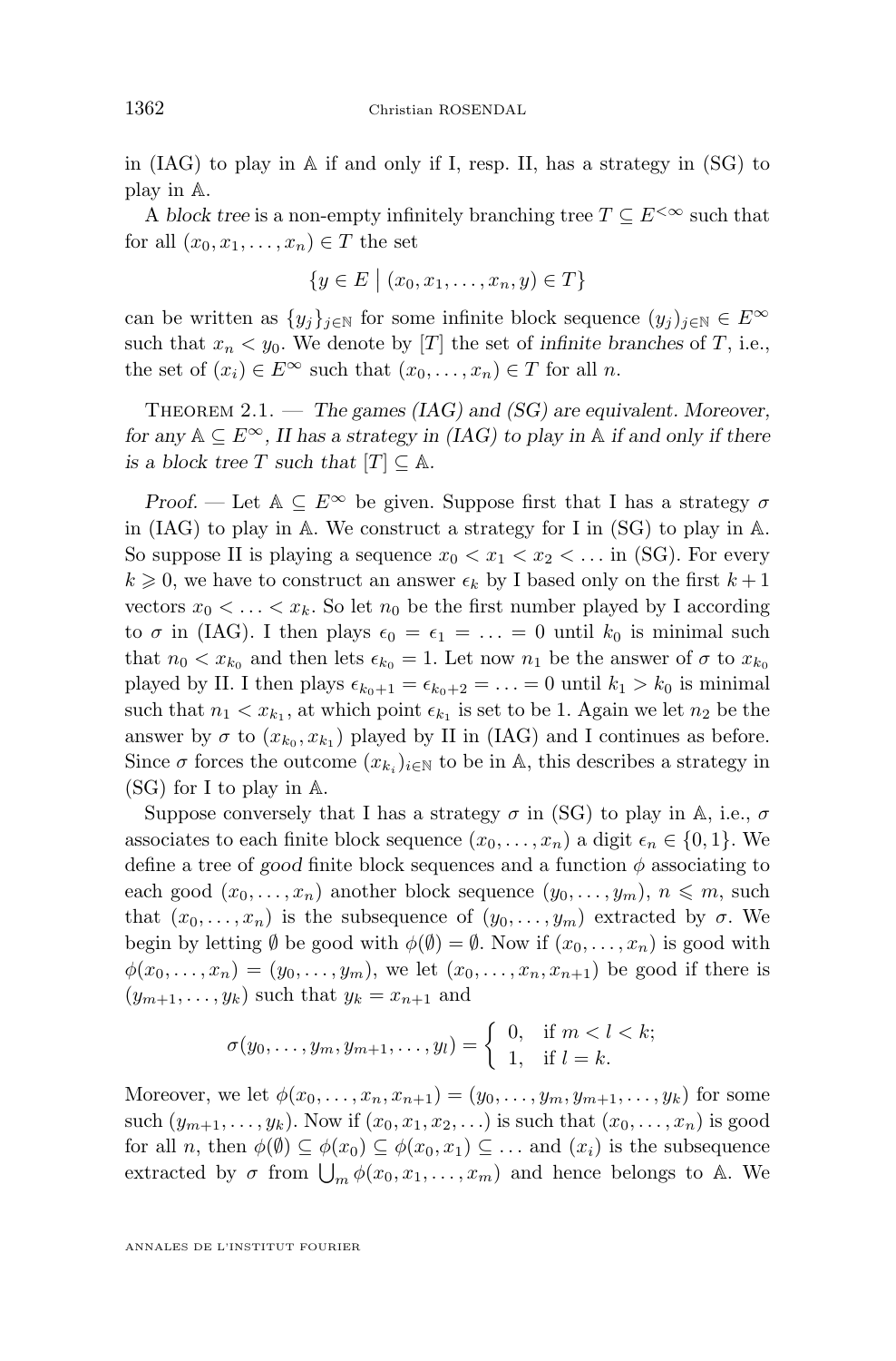claim that if  $(x_0, \ldots, x_n)$  is good, then for some  $k \in \mathbb{N}$  if  $k < y$ , then  $(x_0, \ldots, x_n, y)$  is good. Suppose not and let  $\phi(x_0, \ldots, x_n) = (y_0, \ldots, y_m)$ . Then, we can find  $x_n = y_m < y_{m+1} < y_{m+2} < \dots$  such that no  $(x_0, \dots, x_n, y_i)$ is good and, in particular,  $\sigma(y_0, \ldots, y_m, y_{m+1}, \ldots, y_k) = 0$  for all  $k > m$ . But then  $(x_0, \ldots, x_n)$  is the subsequence of  $(y_0, y_1, \ldots)$  extracted by  $\sigma$ , contradicting that  $\sigma$  is a strategy for I to play in  $\mathbb{A} \subseteq E^{\infty}$ . It is now trivial to use this claim to construct a strategy for I in (IAG) to play in A.

Similarly, if  $\sigma$  is a strategy for II in (SG) to play in A, we can construct a strategy for II in (IAG) to play in A as follows. If I plays  $n_0$  in (IAG), we let I play  $\epsilon_0 = \epsilon_1 = \ldots = 0$  in (SG) and II respond according to  $\sigma$  until II plays some  $x_{k_0}$  such that  $n_0 < x_{k_0}$ . II then plays  $x_{k_0}$  as response to  $n_0$ in (IAG) and I lets  $\epsilon_{k_0} = 1$ . Let  $n_1$  be the next number played by I in (IAG) and let I play  $\epsilon_{k_0+1} = \epsilon_{k_0+2} = \ldots = 0$  and II respond further using  $\sigma$  until II plays some  $x_{k_1} > n_1$ , at which point I responds by  $\epsilon_{k_1} = 1$  and II plays  $x_{k_1}$  in (IAG). We continue in this way and see that II plays according to  $\sigma$  in (SG) with I choosing the subsequence  $(x_{k_i})$ , whereby  $(x_{k_i}) \in A$ . Moreover,  $(x_{k_i})$  is exactly the sequence played by II in (IAG) and hence II has a strategy to play in A in the game (IAG).

Suppose  $\sigma$  is a strategy for II in (IAG) to play in A, i.e.,  $\sigma$  is a function associating to each finite non-empty sequence  $(n_0, \ldots, n_k)$  of natural numbers some  $x_k > n_k$ . We define a pruned tree T' of good finite block bases  $(x_0, \ldots, x_k)$  and a function  $\psi$  associating to each good  $(x_0, \ldots, x_k)$ a sequence  $(n_0, \ldots, n_k)$  such that  $(n_0, x_0, \ldots, n_k, x_k)$  is consistent with  $\sigma$ , i.e., for all  $l \leq k$ ,  $\sigma(n_0, \ldots, n_l) = x_l$ .

- The empty sequence  $\emptyset$  is good and  $\psi(\emptyset) = \emptyset$ .
- If  $(x_0, \ldots, x_k)$  is good and

$$
\psi(x_0,\ldots,x_k)=(n_0,\ldots,n_k),
$$

then we let  $(x_0, \ldots, x_k, y)$  be good if there is some  $m > n_k$  such that  $y = \sigma(n_0, \ldots, n_k, m)$  and in this case we let

$$
\psi(x_0,\ldots,x_k,y)=(n_0,\ldots,n_k,m'),
$$

where  $m'$  is the least such  $m$ .

Now, if  $(x_0, x_1, x_2, ...)$  is such that  $(x_0, \ldots, x_k)$  is good for all k, then  $\psi(\emptyset) \subseteq \psi(x_0) \subseteq \psi(x_0, x_1) \subseteq \ldots$  and  $x_k = \sigma(\psi(x_0, \ldots, x_k))$  for all k, whence  $(x_0, x_1, x_2, \ldots)$  is a play of II according to  $\sigma$  and hence belongs to A. So  $[T'] \subseteq$  A. Also by construction, for each  $(x_0, \ldots, x_k) \in T'$  and n there is  $y > n$  such that  $(x_0, \ldots, x_k, y) \in T'$  and thus it is easy to construct a block subtree  $T \subseteq T'$ , whereby also  $[T] \subseteq \mathbb{A}$ .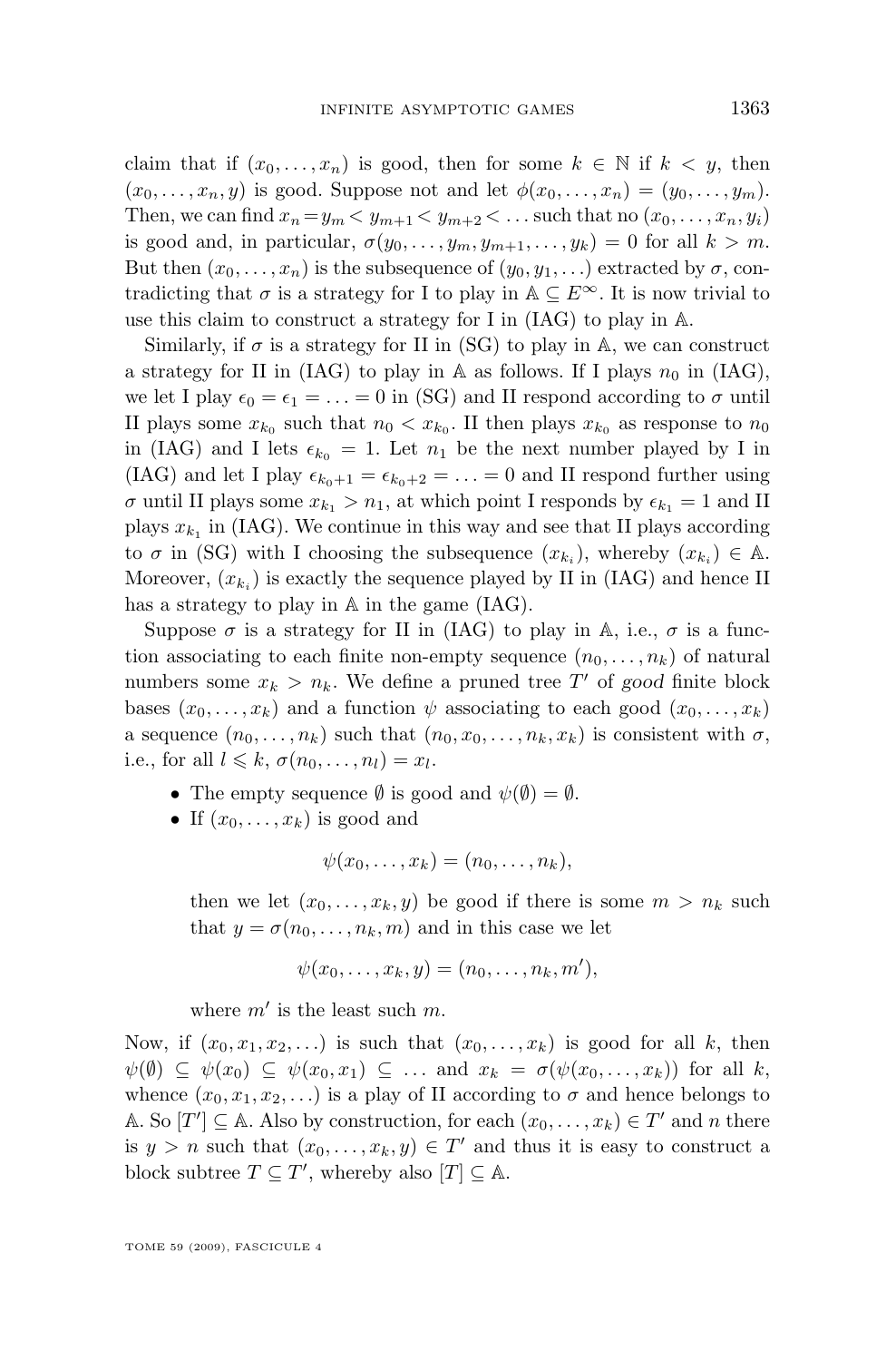<span id="page-6-0"></span>If  $T$  is a block tree all of whose branches lie in  $A$ , then we can construct a strategy for II in (SG) to play in A as follows: First play  $x_0^{(0)} < x_0^{(1)} < \dots$ such that  $(x_0^{(i)}) \in T$  for all i until  $k_0$  is minimal with  $\epsilon_{k_0} = 1$ . Then play  $x_1^{(0)} < x_1^{(1)} < \dots$  such that  $(x_0^{(k_0)}, x_1^{(i)}) \in T$  for all i until  $k_1 \geq 0$  is minimal with  $\epsilon_{k_0+k_1} = 1$ , etc. Then the subsequence  $(x_i^{(k_i)})_{i \in \mathbb{N}}$  chosen by I will be a branch of  $T$  and hence lie in  $\mathbb A$ .

The fact that strategies for II in (IAG) can be refined to a block tree is perhaps not too surprising, as the outcome of the game is independent of the play of I. However, there is a small twist, as, in general, taking  $T'$  to be the set of all  $(x_0, \ldots, x_k)$  that are played according to  $\sigma$  does not produce a tree all of whose branches lie in A. This is avoided above by using ideas of D. A. Martin [\[12\]](#page-26-0).

#### **2.2. Notation and results from descriptive set theory**

We recall that a *Polish* space is a separable topological space whose topology can be induced by a complete metric. The *Borel* sets are those belonging to the smallest σ-algebra containing the open sets and a *standard Borel* space is the measurable space obtained by equipping the underlying set of a Polish space with its  $\sigma$ -algebra of Borel sets. A subset  $A \subseteq X$  of a Polish or standard Borel space is *analytic* or  $\Sigma_1^1$  if there is a Polish space Y and a Borel set  $B \subseteq X \times Y$  such that

$$
x \in A \Leftrightarrow \exists y \in Y \ (x, y) \in B.
$$

In other words, A is the projection  $\text{proj}_X(B)$  of B onto X. All Borel sets are analytic. A set  $C \subseteq X$  is *coanalytic* or  $\mathbf{\Pi}^1_1$  if its complement is analytic, or, equivalently, if there is a Polish space Y and a Borel set  $D \subseteq X \times Y$ such that

$$
x \in C \Leftrightarrow \forall y \in Y \ (x, y) \in D.
$$

And if  $n \geq 1$ , a set A is  $\sum_{n+1}^{1}$  if there is a  $\mathbf{\Pi}_{n}^{1}$  set  $B \subseteq X \times Y$  for some Polish space Y such that  $A = \text{proj}_X(B)$ . Also, C is  $\mathbf{\Pi}_n^1$  if its complement is  $\mathbf{\Sigma}_n^1$ . Sets belonging to some class  $\Sigma^1_n$  or  $\Pi^1_n$  are called *projective* and encompass most of the sets used in analysis. For example, if  $E$  is a separable Banach space, then the set of sequences in  $C[0, 1]$ , whose closed linear span is isomorphic to E, is analytic in  $C[0, 1]^{\mathbb{N}}$ .

If A is an infinite subset of N, we denote by  $[A]^{\mathbb{N}}$  the set of all infinite increasing sequences in  $A$  or equivalently the infinite subsets of  $A$ . Also, if  $n_1 < \ldots < n_k$  are natural numbers, we denote by  $[(n_1, \ldots, n_k), A]$  the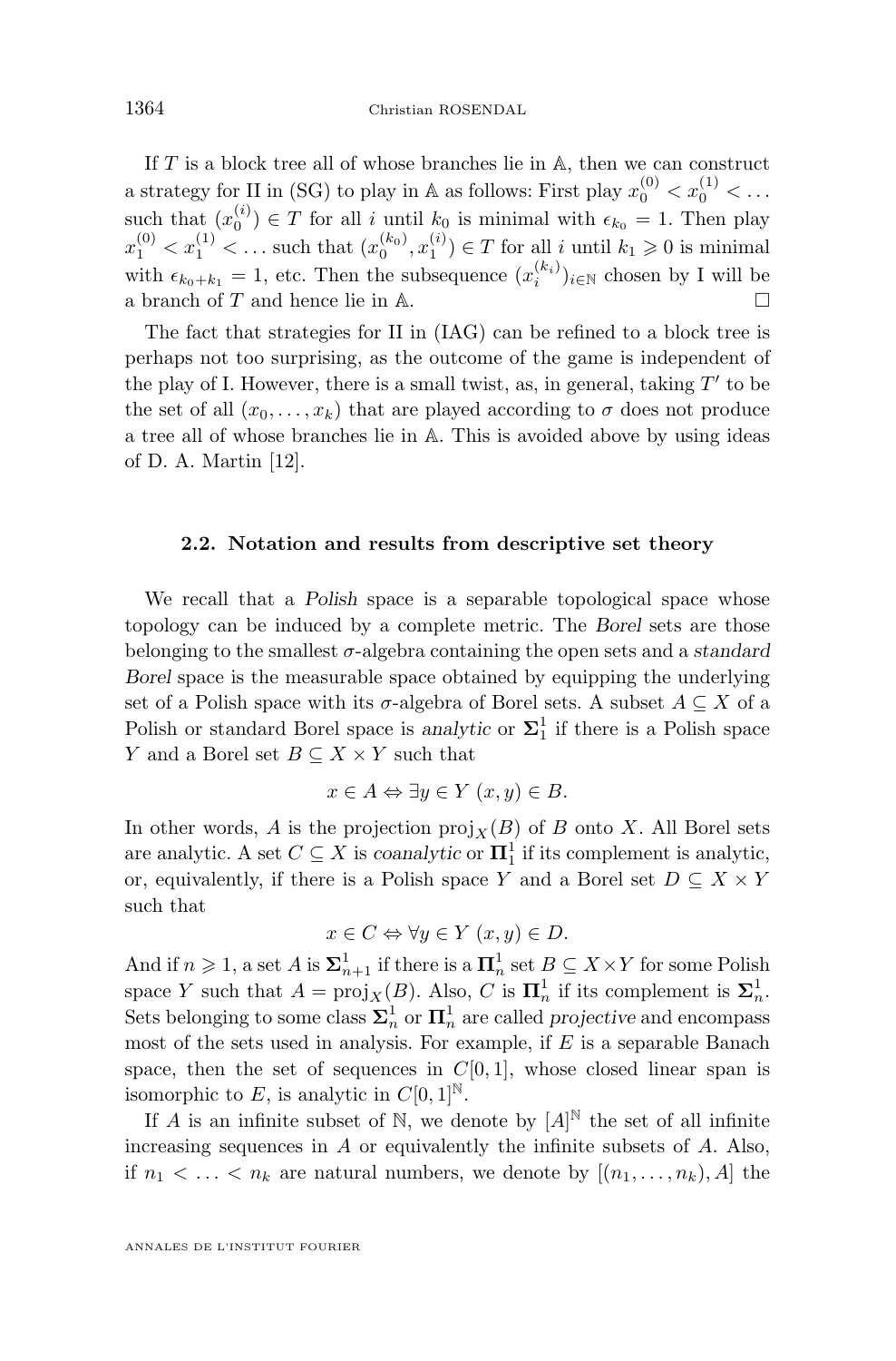elements of  $[A]^{\mathbb{N}}$  whose first k terms are  $n_1, \ldots, n_k$ . We give  $[A]^{\mathbb{N}}$  the Polish topology inherited from its inclusion in  $A^N$ , where A is taken discrete. A theorem due to F. Galvin and K. Prikry says that if  $A \subseteq [N]^N$  is Borel, then there is an infinite set  $A \subseteq \mathbb{N}$  such that either  $[A]^{\mathbb{N}} \cap \mathbb{A} = \emptyset$  or  $[A]^{\mathbb{N}} \subseteq \mathbb{A}$ . This was improved by J. Silver to include the  $\sigma$ -algebra  $\sigma(\Sigma_1^1)$  generated by the analytic sets.

A result due to D.A. Martin states that all countable games on integers with Borel winning conditions are determined. The set theoretical statement called *Projective determinacy* says that all games on integers with a projective winning condition is determined. This is not provable from the usual axioms of set theory, but in contrast with other strong axioms of set theory is a part of what many consider to be the right axioms of set theory. It has the consequence of extending the regularity properties of  $\mathbf{\Sigma}^1_1$ to all projective sets. Thus, a result of L. Harrington and A.S. Kechris says that the Galvin–Prikry result extends to all projective sets under projective determinacy. We refer to [\[11\]](#page-26-0) for these results.

We use  $(x_n) \sim (y_n)$  to denote that two sequences in Banach spaces X and Y are *equivalent*, i.e., that the mapping  $T: x_n \mapsto y_n$  extends to an isomorphism of their closed linear spans. Also  $X \cong Y$  denotes that the spaces  $X$  and  $Y$  are isomorphic. If we index these relations by a constant K, we mean that the constant of equivalence or isomorphism is bounded by K. If X is a Banach space, we denote its unit sphere by  $\mathcal{S}(X)$  or  $\mathcal{S}_X$ .

If X is a Banach space and  $(F_i)_{i\in\mathbb{N}}$  a sequence of finite-dimensional subspaces, we say that  $(F_i)$  is a *finite-dimensional decomposition* or F.D.D. of X if any element  $x \in X$  can uniquely be written as a norm-convergent series  $x = \sum_i f_i$ , where  $f_i \in F_i$ .

#### **2.3. Gowers' block sequence game**

The infinite asymptotic game resembles W.T. Gowers' *block sequence game* [\[7\]](#page-26-0) that is defined as follows: Player I and II alternate in choosing infinite-dimensional subspaces  $Z_0, Z_1, \ldots \subseteq E$  and non-zero vectors  $x_1$  <  $x_2 < \dots$  in E according to the constraint  $x_i \in Z_i$ :

$$
\begin{array}{llll}\n\mathbf{I} & Z_0 & Z_1 & Z_2 & \dots \\
\mathbf{II} & x_0 \in Z_0 & x_1 \in Z_1 & x_2 \in Z_2 & \dots\n\end{array}
$$

Again, the block sequence  $(x_i)$  is called the *outcome* of the game.

Gowers [\[7\]](#page-26-0) essentially proved that if  $A \subseteq E$  is an analytic set such that any infinite-dimensional  $Z \subseteq E$  contains a block sequence belonging to E,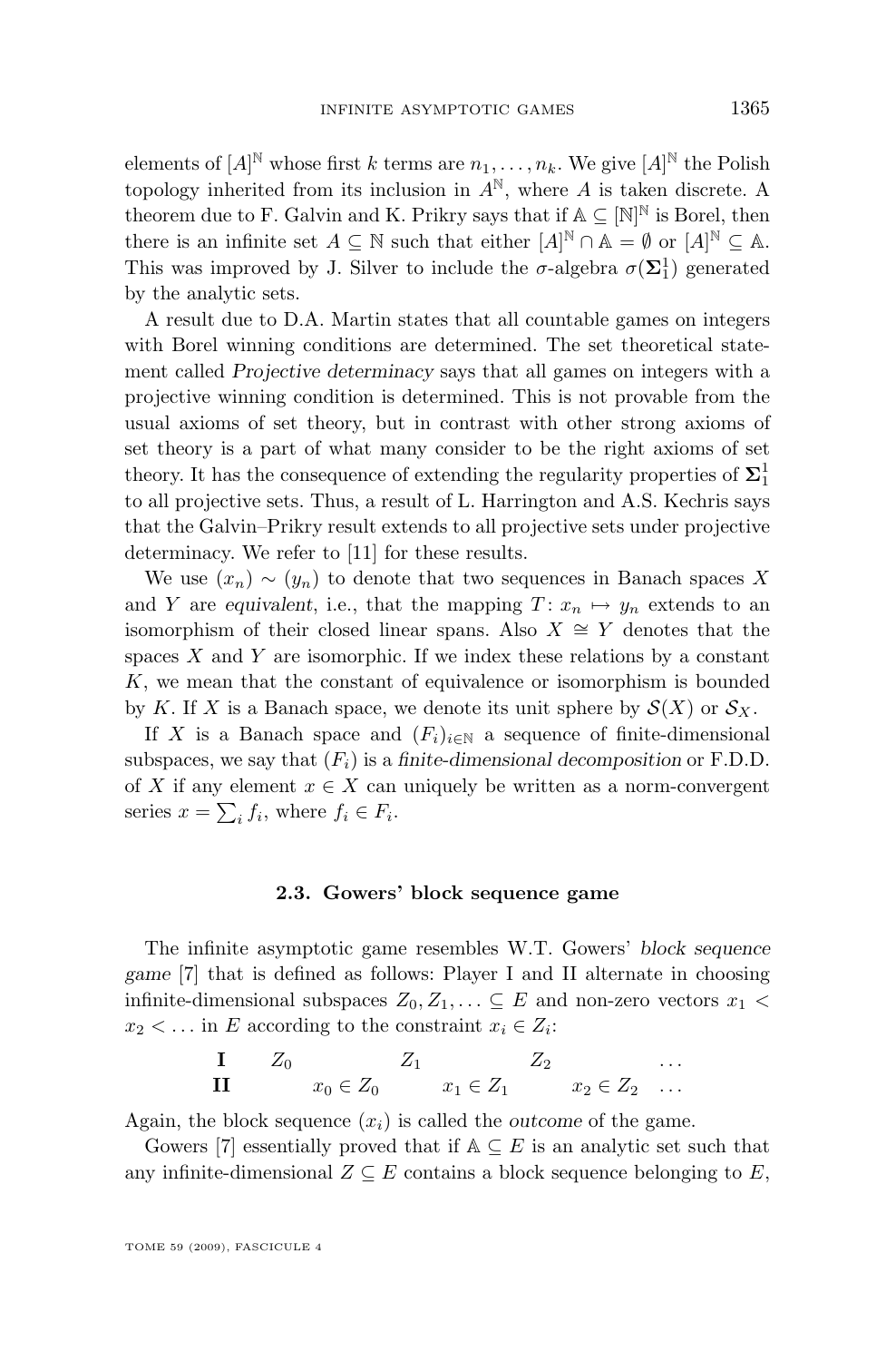<span id="page-8-0"></span>then there is an infinite-dimensional subspace  $X \subseteq E$  such that II has a strategy in the block sequence game, in which I is restricted to playing subspaces of  $X$ , to play inside a slightly bigger set than  $A$ .

We shall prove a similar result, Theorem [2.2,](#page-9-0) for the infinite asymptotic game, except that there is no passage to a subspace  $X$  involved. This implies that the nature of the infinite asymptotic game is really different from that of Gowers' game. On the other hand, in [\[17\]](#page-26-0) it is shown that if  $E$  is a vector space over a countable field,  $A \subseteq E^{\infty}$  is analytic, and for all infinitedimensional  $X \subseteq E$ , II has a strategy in (IAG) played below X to play in  $A$ , then there is X such that II has a strategy in the block sequence game, in which I is restricted to playing subspaces of  $X$ , to play in  $A$ . This elucidates the exact relation between the two games.

#### **2.4. Infinite asymptotic games in normed vector spaces**

Suppose now that E is moreover a normed vector space and  $(e_i)$  is a normalised basis. Since each  $[e_0, \ldots, e_n]$  is a finite-dimensional Banach space, it is complete and hence Polish. We can therefore naturally see  $E$  as a standard Borel space by letting it be the increasing union of the sequence of Borel subsets  $[e_0, \ldots, e_n] \subseteq E$ . We denote by  $bb(e_i)$  and  $fbb(e_i)$  the set of infinite, resp. finite, *normalised* block sequences and notice that the former is a Borel subset of  $E^{\mathbb{N}}$ .

When playing the infinite asymptotic or subsequence game in the normed space  $E$ , we will now demand that II always plays normalised vectors. Also, block trees are now supposed to consist of normalised vectors. It is obvious that the proof of Theorem [2.1](#page-4-0) adapts to this context.

Let also  $\mathbb{A} \subseteq bb(e_i)$  be non-empty and  $\Delta = (\delta_i)_{i=0}^{\infty}$  be a decreasing sequence of strictly positive reals converging to 0 (which we denote simply by  $\Delta > 0$ ). We let

$$
\mathbb{A}_{\Delta} = \{(y_i) \in bb(e_i) \mid \exists (x_i) \in \mathbb{A} \,\forall i \,\|x_i - y_i\| < \delta_i\},
$$

and

$$
\begin{aligned} \text{Int}_{\Delta}(\mathbb{A}) &= \{ (y_i) \in bb(e_i) \mid \forall (x_i) \in bb(e_i) \ (\forall i \ \|x_i - y_i\| < \delta_i \to (x_i) \in \mathbb{A}) \} \\ &= \sim (\sim \mathbb{A})_{\Delta}. \end{aligned}
$$

Thus Int<sub>∆</sub>(A)  $\subseteq$  A  $\subseteq$  A<sub>∆</sub>. We should notice here that if  $(e_i)$  is a Schauder basis for the completion of  $E$  and  $\mathbb A$  is a set which is closed under taking equivalent sequences, i.e., if for  $(x_i) \sim (y_i)$  we have  $(x_i) \in \mathbb{A} \leftrightarrow (y_i) \in \mathbb{A}$ , then for  $\Delta > 0$  chosen sufficiently small (depending on the constant of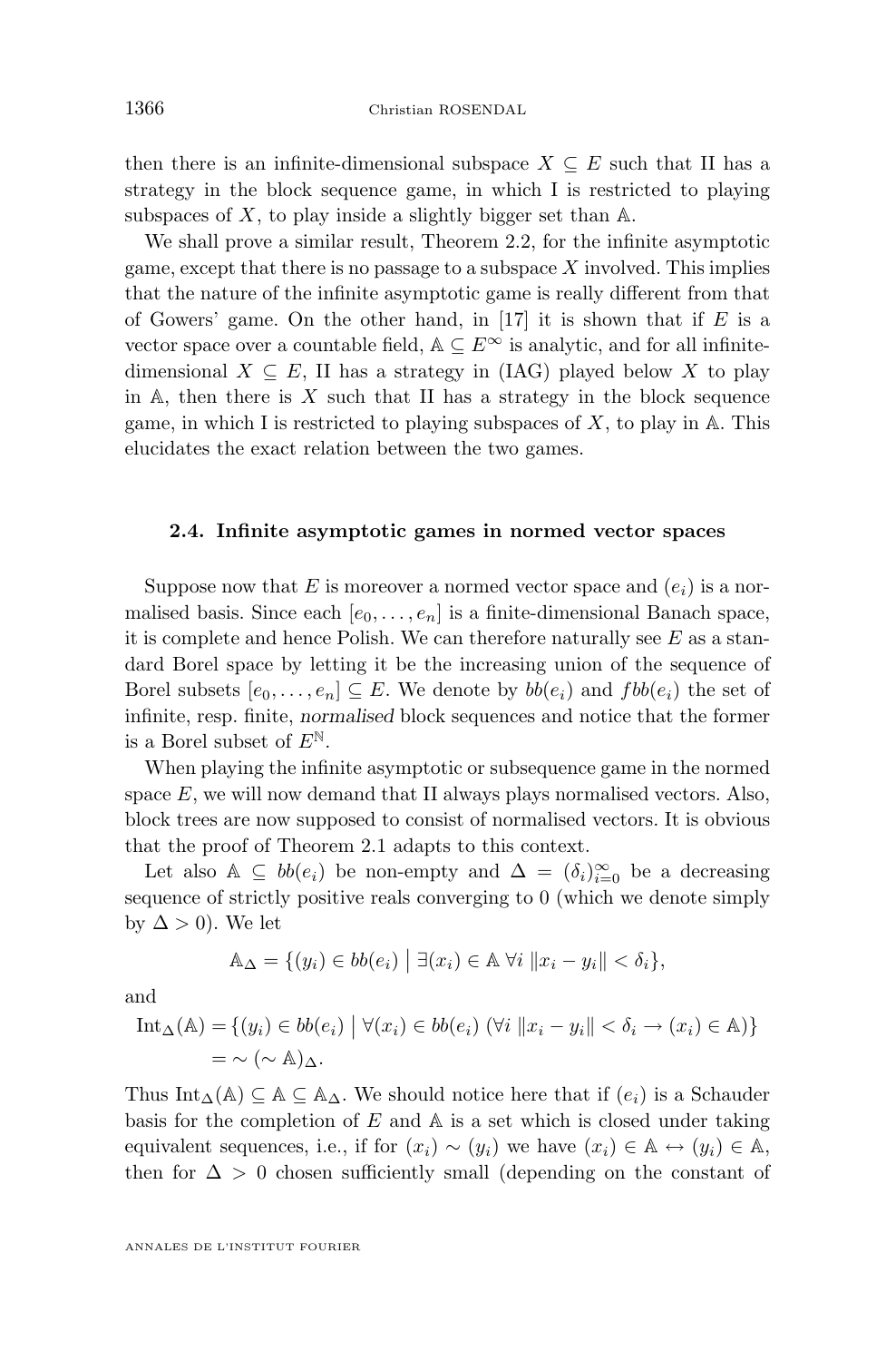<span id="page-9-0"></span>the basis  $(e_i)$ , we have Int<sub>∆</sub>(A) = A = A<sub>∆</sub>. Finally, define the following relation R between  $(m_i) \in [\mathbb{N}]^{\mathbb{N}}$  and  $(x_i) \in bb(e_i) \cup fbb(e_i)$ :

$$
\mathcal{R}(m_i, x_i) \Leftrightarrow \forall i \ \exists j \ \ m_0 < x_i < m_j < m_{j+1} < x_{i+1}.
$$

The following is our basic determinacy result. The proof is based on an idea already used in [\[6\]](#page-25-0) to prove a different result and is essentially descriptive set theoretical.

THEOREM 2.2. — Let  $A \subseteq bb(e_i)$  be analytic. Then the following are *equivalent:*

- (a) ∀∆ > 0 ∀(mi) ∃(xi) (R(m<sup>i</sup> , xi) & (xi) ∈ A∆)*,*
- (b)  $\forall \Delta > 0$  *II has a strategy in* (IAG) *to play in*  $\mathbb{A}_{\Delta}$ *,*
- (c) ∀∆ > 0 ∃T *block tree* ([T] ⊆ A∆)*.*

*Proof.* — The implication  $(c) \Rightarrow (a)$  is easy and  $(b) \Rightarrow (c)$  follows from The-orem [2.1,](#page-4-0) so we need only consider (a) $\Rightarrow$ (b). Thus, assume (a) and fix some  $\Delta > 0$ . Let

$$
\mathbb{B} = \{(n_i) \in [\mathbb{N}]^{\mathbb{N}} \mid \exists (x_i) \in \mathbb{A}_{\Delta/2} \,\forall i \, n_{2i} < x_i < n_{2i+1}\}.
$$

Clearly  $\mathbb B$  is analytic too. Moreover, we see that any  $(m_i) \in [\mathbb N]^{\mathbb N}$  contains a subsequence in B. For just choose some  $(x_i) \in A_{\Delta/2}$  such that  $\forall i \exists j \, m_0$  $x_i < m_j < m_{i+1} < x_{i+1}$ . Then by leaving out some terms of the sequence  $(m_i)$  we get some subsequence  $(n_i)$  such that the indices match up. Using this fact, by Silver's theorem, there is some infinite  $B \subseteq \mathbb{N}$  such that  $[B]^{\mathbb{N}} \subseteq$ **B**. And by the Jankov–von Neumann selection theorem we can find a  $\sigma(\Sigma_1^1)$ measurable  $f: [B]^{\mathbb{N}} \to bb(e_i)$  such that  $f((n_i)) = (x_i)$ , where  $(x_i) \in \mathbb{A}_{\Delta/2}$ and  $\forall i \ n_{2i} < x_i < n_{2i+1}$ . Now choose inductively sequences  $(n_i)$ ,  $(m_i)$  such that  $n_i < m_i < n_{i+1}$  and sets  $B_i \subseteq B_{i-1}$  such that  $m_{i-1} < \min B_i$  and such that for all  $j_0 < \ldots < j_k$  and

$$
C, D \in [(n_{j_0}, m_{j_0}, n_{j_1}, m_{j_1}, \dots, n_{j_k}, m_{j_k}), B_{j_k+1}]
$$

we have  $||f(C)_k - f(D)_k|| < \delta_k/2$ . To see how this is done, start by choosing  $n_0 < m_0$  in B arbitrary and set  $B_0 = B$ . Then for any  $C \in$  $[(n_0, m_0), B_0]$  we have  $f(C)_0 \in \mathcal{S}([e_{n_0+1}, \ldots, e_{m_0-1}]),$  and, as the unit sphere  $\mathcal{S}([e_{n_0+1}, \ldots, e_{m_0-1}])$  is compact, we can by Silver's theorem find some  $B_1 \subseteq B_0$ ,  $m_0 < \min B_1$ , such that for all  $C, D \in [(n_0, m_0), B_1]$  we have  $||f(C)_0 - f(D)_0|| < \delta_0/2$ . Now suppose by induction that  $B_l$  and  $n_l < m_l$  in  $B_l$  have been chosen. Then we choose  $B_{l+1} \subseteq B_l$  small enough that for all  $j_0 < \ldots < j_k \leq l$  and all

$$
C, D \in [(n_{j_0}, m_{j_0}, \dots, n_{j_k}, m_{j_k}), B_{l+1}]
$$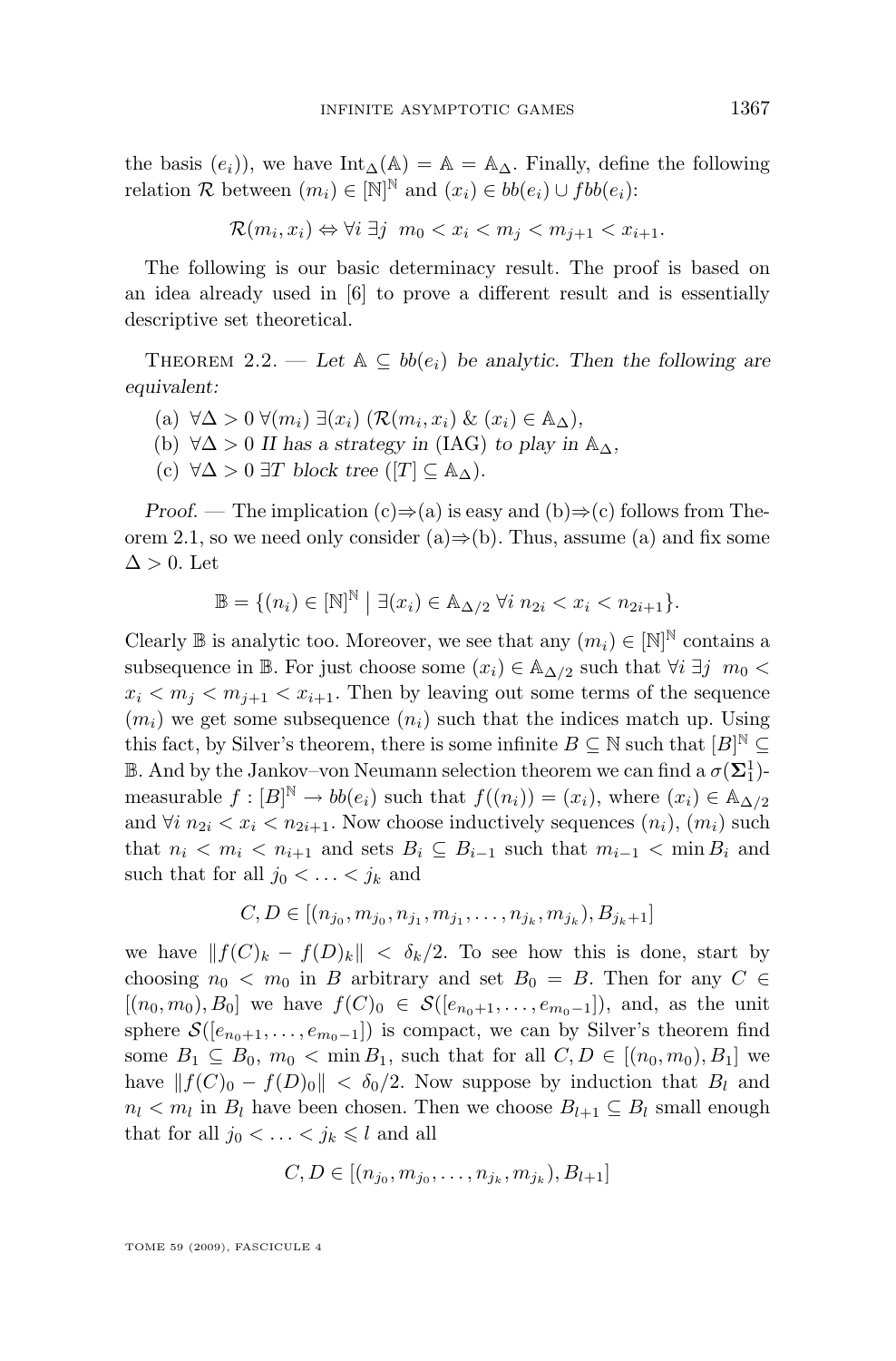<span id="page-10-0"></span>we have  $||f(C)_k - f(D)_k|| < \delta_k/2$ . Again this can be done as for all

$$
C, D \in [(n_{j_0}, m_{j_0}, \dots, n_{j_k}, m_{j_k}), B_l],
$$

we have

$$
f(C)_k, f(D)_k \in \mathcal{S}([e_{n_{j_k}+1}, \ldots, e_{m_{j_k}-1}])
$$

and this unit sphere is compact. Moreover, we can assume that  $m_l$  $\min B_{l+1}$  and finally let  $n_{l+1} < m_{l+1}$  be arbitrary numbers in  $B_{l+1}$ .

It now remains to describe the strategy for II to play in  $\mathbb{A}_{\Delta}$ . First of all, it is clear that we get an equivalent game if we demand that I plays a subsequence  $(n_{j_i})$  of the sequence  $(n_i)$ . Then II will respond to  $n_{j_0} < n_{j_1} <$  $\ldots < n_{j_k}$  played by I with some  $x_k$  satisfying  $n_{j_k} < x_k < m_{j_k}$  and such that for all  $C \in [(n_{j_0}, m_{j_0}, \dots, n_{j_k}, m_{j_k}), B_{j_k+1}]$  we have  $||f(C)_k - x_k|| < \delta_k/2$ . Thus, at the end of the game, when I has played  $(n_{j_i})$  and II has played  $(x_k)$ , we let  $(y_i) = f((n_{j_i}, m_{j_i})_i)$  and notice that for all  $k$ ,  $||y_k - x_k|| < \delta_k/2$ . As  $(y_i) = f((n_{j_i}, m_{j_i})_i) \in \mathbb{A}_{\Delta/2}$ , also  $(x_i) \in \mathbb{A}_{\Delta}$ . Thus II will always play in  $\mathbb{A}_{\Delta}$ .

THEOREM 2.3. — Let  $\mathbb{B} \subseteq bb(e_i)$  be coanalytic. Then the following are *equivalent:*

- (d)  $\exists \Delta > 0 \ \exists (m_i) \ \forall (x_i) \ (\mathcal{R}(m_i, x_i) \rightarrow (x_i) \in \text{Int}_{\Delta}(\mathbb{B}))$ ,
- (e)  $\exists \Delta > 0$  *I* has a strategy in (IAG) to play in Int<sub>△</sub>( $\mathbb{B}$ ),
- (f)  $\exists \Delta > 0$   $\forall T$  *block tree* ([T]  $\cap$  Int<sub> $\Delta$ </sub>( $\mathbb{B}$ )  $\neq$   $\emptyset$ )*.*

*Proof.* — Notice that if we define A in Theorem [2.2](#page-9-0) to be the set ~ B, then, as Int<sub>∆</sub>(B) =~ (A<sub>△</sub>), ¬(d)⇔(a)⇔(c)⇔ ¬(f). On the other hand, (b) $\Leftrightarrow \neg(e)$  only if the game is determined. But clearly,  $(d) \Rightarrow (e) \Rightarrow \neg(b) \Rightarrow$  $\neg(a) \Rightarrow d$ . Thus  $(d) \Leftrightarrow (e) \Leftrightarrow (f)$ .

For the following result, we notice that the proof of Theorem [2.2](#page-9-0) goes through for arbitrary projective sets as long as we also assume a sufficient amount of determinacy. This follows from the fact that projective determinacy implies that projective sets are completely Ramsey and, moreover, that they can be uniformised by projective sets (see [\[11\]](#page-26-0)).

THEOREM 2.4 (Projective determinacy). — Let  $\mathbb{A} \subseteq bb(e_i)$  be projec*tive. Then the following are equivalent:*

- (g) ∀∆ > 0 ∀(mi) ∃(xi) (R(m<sup>i</sup> , xi) & (xi) ∈ A∆)*,*
- (h)  $\forall \Delta > 0$  *II has a strategy in* (IAG) *to play in*  $\mathbb{A}_{\Delta}$ *,*

(i)  $\forall \Delta > 0 \exists T$  *block tree* ([T]  $\subseteq A_{\Delta}$ ).

With this result in hand, we can also get a perhaps more satisfactory version of Theorem 2.3.

ANNALES DE L'INSTITUT FOURIER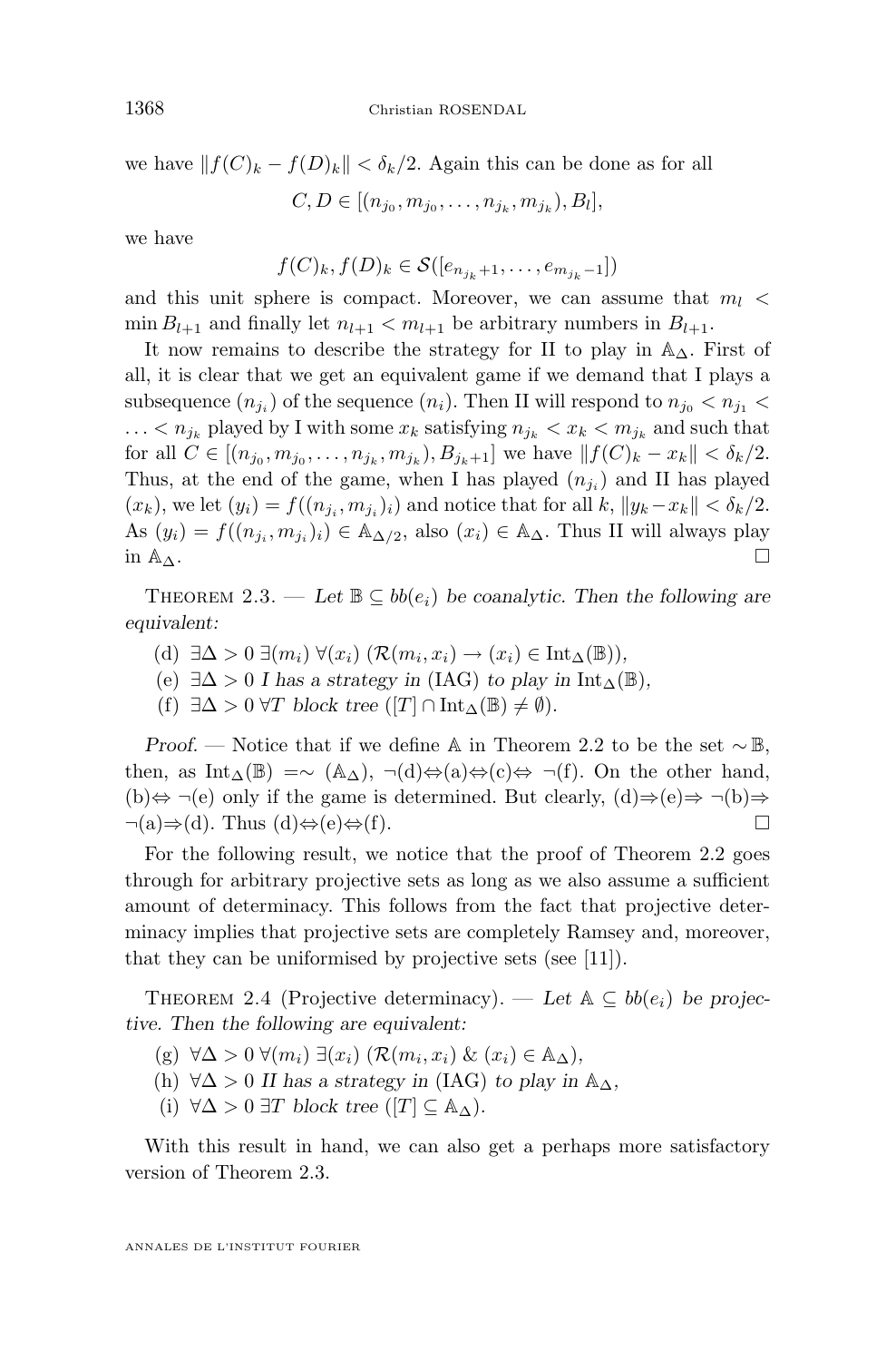<span id="page-11-0"></span>THEOREM 2.5 (Projective determinacy). — Let  $\mathbb{A} \subseteq bb(e_i)$  be projec*tive. Then the following are equivalent:*

- (j)  $\forall \Delta > 0 \ \exists (m_i) \ \forall (x_i) \ (\mathcal{R}(m_i, x_i) \rightarrow (x_i) \in \mathbb{A}_{\Delta}),$
- (k) ∀∆ > 0 *I has a strategy in* (IAG) *to play in* A∆*,*
- (l)  $\forall \Delta > 0 \ \forall T \ block \ tree \ ([T] \cap \mathbb{A}_{\Delta} \neq \emptyset).$

*Proof.* — Clearly, (j) $\Rightarrow$ (k) $\Rightarrow$ (l). Now suppose  $\neg$ (j) holds. Then

$$
\exists \Delta_0 > 0 \; \forall (m_i) \; \exists (x_i) \; (\mathcal{R}(m_i, x_i) \; \& \; (x_i) \notin \mathbb{A}_{\Delta_0}).
$$

Now put  $\mathbb{B} = \sim (\mathbb{A}_{\Delta_0})$ , then a fortiori

$$
\forall \Delta > 0 \ \forall (m_i) \ \exists (x_i) \ (\mathcal{R}(m_i, x_i) \ \& \ (x_i) \in \mathbb{B}_{\Delta}),
$$

so also  $\forall \Delta > 0 \exists T$  block tree  $([T] \subseteq \mathbb{B}_{\Delta})$ . In particular, if  $\Delta = \Delta_0/2$ , then

 $\exists T$  block tree  $([T] \subseteq \mathbb{B}_{\Delta} = (\sim(\mathbb{A}_{\Delta_0}))_{\Delta_0/2} \subseteq \sim (\mathbb{A}_{\Delta_0/2})$ ,

i.e.,  $\neg(1)$ , finishing the proof.

There is a different and more constructive approach to Theorem [2.2,](#page-9-0) namely that of [\[17\]](#page-26-0) which changes the position of the  $\Delta$ -expansions. On the other hand, this method relies directly on the determinacy of games and therefore only applies to Borel sets. We should also mention that Odell and Schlumprecht [\[14\]](#page-26-0) prove a result concerning closed sets that resembles Theorem [2.5.](#page-10-0) Their exact result can also be obtained by our methods.

#### **3. Applications**

In the following, we let  $(e_i)$  be a Schauder basis for a Banach space. We also restrict our attention to the infinite asymptotic game (IAG), which is without consequence by Theorem [2.1.](#page-4-0) Thus, I and II always refer to the players in (IAG).

PROPOSITION 3.1. — *Suppose that*  $A \subseteq bb(e_i)$  *is analytic such that* II *has a strategy to play in*

$$
\mathbb{A}_{\sim} = \{(x_i) \in bb(e_i) \mid \exists (y_i) \in \mathbb{A} \ (x_i) \sim (y_i) \}.
$$

*Then there is some*  $K \geq 1$  *such that II has a strategy to play in* 

$$
\mathbb{A}_K = \{(x_i) \in bb(e_i) \mid \exists (y_i) \in \mathbb{A} \ (x_i) \sim_K (y_i) \}.
$$

*Proof. —* To see this, we notice that if not, then, by Theorem [2.2,](#page-9-0) for every K there is some  $(m_i^K)$  such that

$$
\forall (x_i) \ (\mathcal{R}(m_i^K, x_i) \to (x_i) \notin \mathbb{A}_{c(K) \cdot K}),
$$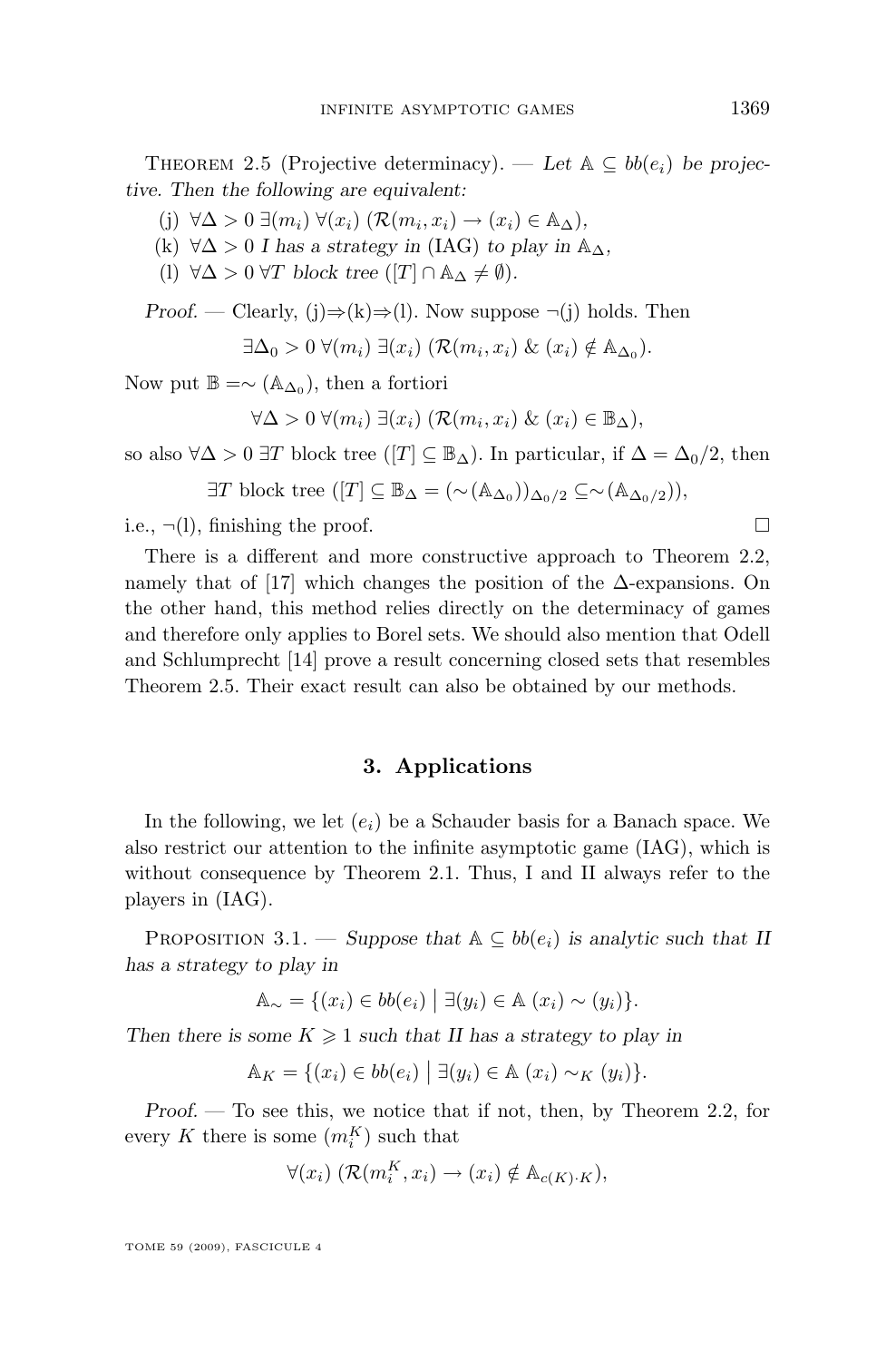where  $c(K)$  is a constant depending on the constant of the basis such that whenever  $(y_i)$  and  $(x_i)$  are two elements of  $bb(e_i)$  differing in at most the K first terms, then  $(x_i) \sim_{c(K)} (y_i)$ . Moreover, we can assume that  $m_i^K + 1 < m_{i+1}^K$ . We use here that for  $\Delta > 0$  sufficiently small, we have for all K,  $(\mathbb{A}_K)_{\Delta} \subseteq \mathbb{A}_{K+1}$ . Now pick an increasing sequence  $(k_i)$  such that

$$
\forall K \ \forall j \geqslant K \ \exists l \geqslant 2j+1 \ (k_j \leqslant m_i^K < m_{l+1}^K \leqslant k_{j+1}).
$$

Suppose now that  $(x_i)$  satisfies  $\mathcal{R}(k_i, x_i)$ . We claim that  $(x_i) \notin \mathbb{A}_{\sim}$ . To see this, let  $K$  be given. Then

$$
\forall i \ \exists j \geqslant i \ (x_i < k_j < k_{j+1} < x_{i+1}),
$$

so therefore we have also

$$
\forall i \geq K \; \exists l \geq 2i + 1 \; (x_i < m_l^K < m_{l+1}^K < x_{i+1}).
$$

Choose arbitrary  $y_0, \ldots, y_K \in \mathcal{S}_E$  satisfying  $m_{2i}^K < y_i < m_{2i+1}^K$ , and notice that then  $m_{2K}^{K} < y_{K} < m_{2K+1}^{K} < m_{2K+2}^{K} < x_{K+1}$ . So the sequence

 $(z_i) = (y_0, \ldots, y_K, x_{K+1}, x_{K+2}, x_{K+3}, \ldots)$ 

belongs to  $bb(e_i)$  and  $(z_i) \sim_{c(K)} (x_i)$  as the two sequences only differ by the first K terms. On the other hand, we have  $\mathcal{R}(m_i^K, z_i)$ , which implies that  $(z_i) \notin A_{c(K)\cdot K}$ , and hence  $(x_i) \notin A_K$ . As K is arbitrary, this show that  $(x_i) \notin A_{\sim}$  and thus that

$$
\forall (x_i) \ (\mathcal{R}(k_i, x_i) \to (x_i) \notin \mathbb{A}_{\sim}).
$$

But then I has an obvious strategy to play in  $\sim$  A<sub>∼</sub>, contradicting that II should have a strategy to play in  $\mathbb{A}_{\sim}$ .  $\Box$ 

The same argument easily shows

PROPOSITION 3.2. — *Suppose that*  $A \subseteq bb(e_i)$  *is analytic such that* II *has a strategy to play in*

$$
\mathbb{A}_{\cong} = \{(x_i) \in bb(e_i) \mid \exists (y_i) \in \mathbb{A} \ [x_i] \cong [y_i] \}.
$$

*Then there is some*  $K \geq 1$  *such that II has a strategy to play in* 

$$
\mathbb{A}_K = \{(x_i) \in bb(e_i) \mid \exists (y_i) \in \mathbb{A} \ [x_i] \cong_K [y_i] \}.
$$

We now come to our first application of the results of Section [2.4.](#page-8-0) When  $(e_i)$  is a normalised Schauder basis of a Banach space E, we can consider the dense subspace linearly spanned by the basis. When there is no chance of confusion, we shall not insist of the difference between  $E$  and this subspace.

<span id="page-12-0"></span>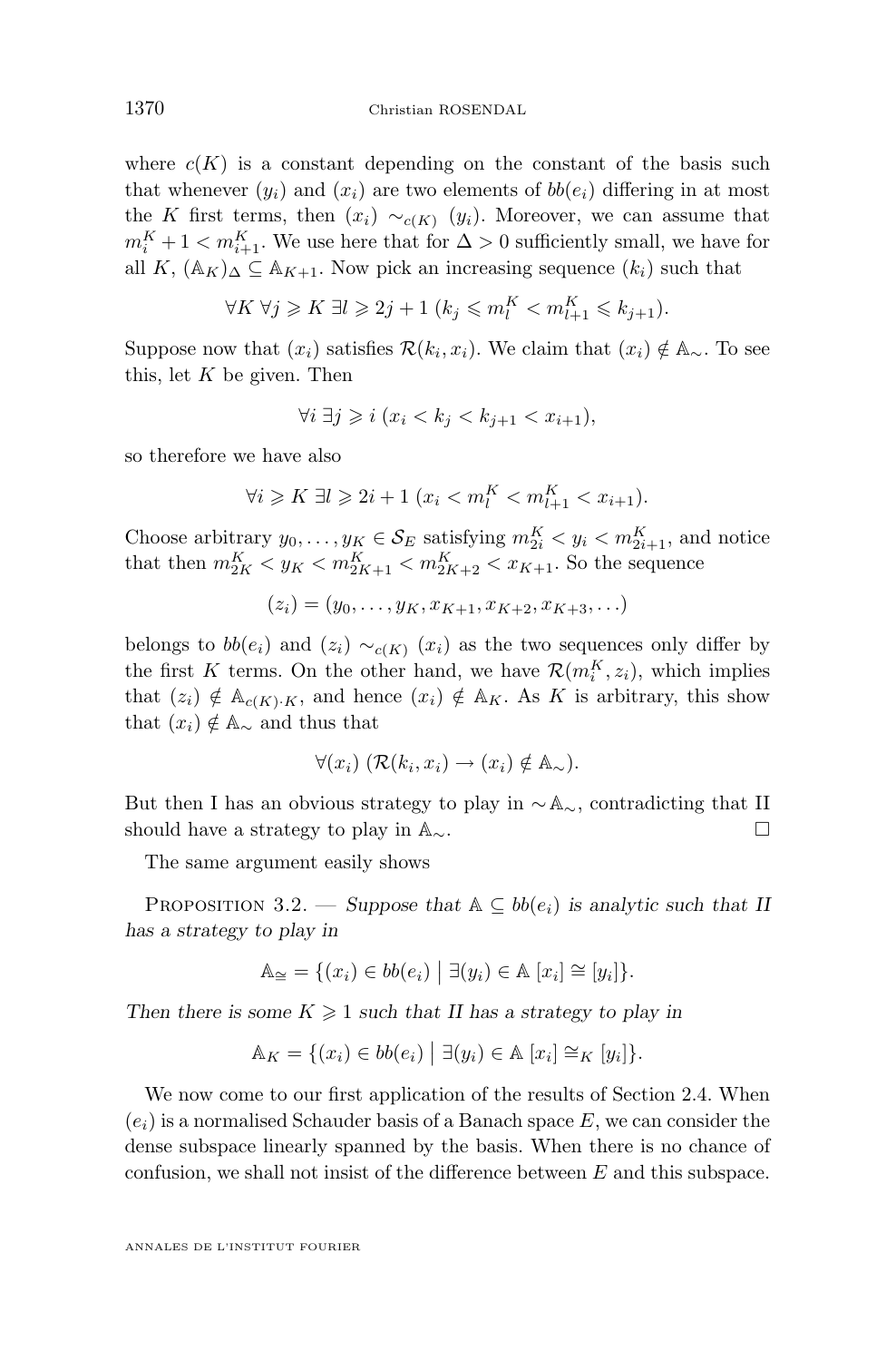<span id="page-13-0"></span>PROPOSITION 3.3.  $-$  Let  $(e_i)$  be a normalised Schauder basis for a Ba*nach space such that any block tree has a branch equivalent to*  $(e_i)$ *. Then*  $(e_i)$  is equivalent to the standard unit vector basis in either  $c_0$  or  $\ell_p$  for *some*  $1 \leqslant p < \infty$ *.* 

*Proof.* — We claim that there is a normalised block basis  $(x_i) \in bb(e_i)$ of  $(e_i)$  that is perfectly homogeneous. For otherwise, we would for every  $(x_i) \in bb(e_i)$  have a further block basis  $(y_i) \in bb(e_i)$  of  $(x_i)$  such that  $(y_i) \not\sim (x_i)$ . In particular, either  $(x_i) \not\sim (e_i)$  or  $(y_i) \not\sim (e_i)$ . But then it is easy to see that

$$
\forall (m_i) \ \exists (x_i) \ (\mathcal{R}(m_i, x_i) \ \& \ (x_i) \not\sim (e_i)),
$$

and hence by Theorem [2.2,](#page-9-0) there is a block tree  $T$  all of whose branches are inequivalent with  $(e_i)$ , contradicting the assumption.

So pick a perfectly homogeneous normalised  $(x_i) \in bb(e_i)$ , which by Zippin's theorem (see [\[1\]](#page-25-0)) is equivalent with either  $c_0$  or some  $\ell_p$ . On the other hand, by constructing a block tree of subsequences of  $(x_i)$ , we see that also  $(x_i) \sim (e_i)$ .

We recall that a normalised basic sequence  $(e_i)$  is called a *Rosenthal* basic sequence if any normalised block has a subsequence equivalent to  $(e_i)$  (see Ferenczi, Pelczar, and Rosendal [\[4\]](#page-25-0) for more on such bases). It is still an open question whether Rosenthal sequences are equivalent to the standard unit vector bases in  $c_0$  or  $\ell_p$ , though the answer is positive in case there is some uniformity or the subsequence can be chosen continuously. The preceding proposition is in the same vein.

DEFINITION  $3.4. - A$  weakly null tree *is a non-empty set of finite strings of normalised vectors*  $T \subseteq S_E^{\leq \mathbb{N}}$  closed under initial segments such *that for all*  $(x_0, \ldots, x_{n-1}) \in T$  *the set* 

$$
\{y \in \mathcal{S}_E \mid (x_0, \ldots, x_{n-1}, y) \in T\}
$$

*can be written as*  $\{y_i\}_{i=0}^{\infty}$  *for some weakly null sequence*  $(y_i)$ *.* 

We next consider an analogous situation but for isomorphism instead of equivalence.

THEOREM 3.5 (Projective determinacy). — Let E be an infinite-dimen*sional Banach space that is not*  $\ell_1$ -saturated. Then any weakly null tree in E *has a branch spanning a space isomorphic to* E *if and only if* E *has an unconditional block homogeneous basis, i.e., an unconditional basis all of whose blocks span isomorphic spaces.*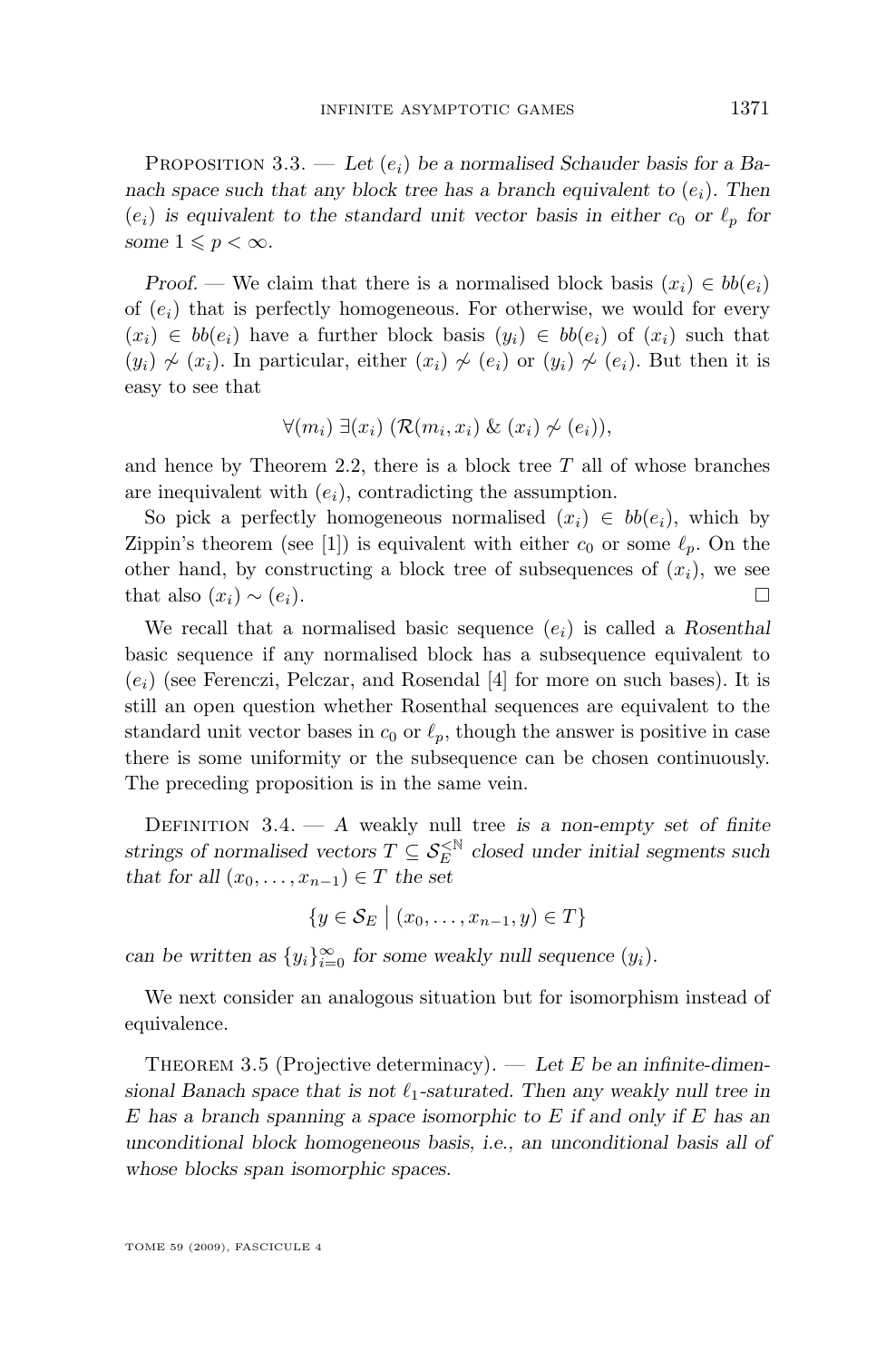*Proof.* — Suppose first that any weakly null tree in E has a branch spanning a space isomorphic to  $E$  and let  $X$  be a separable infinite-dimensional subspace not containing  $\ell_1$ . Then by Gowers' dichotomy theorem [\[7\]](#page-26-0), X either contains an unconditional basis or a hereditarily indecomposable (HI) subspace generated by a basis  $(e_i)$ . In the latter case, by Rosenthal's  $\ell_1$ theorem, we can find a weakly Cauchy subsequence  $(e'_i)$  and thus by looking at the block sequence  $(f_i)_{i=0}^{\infty} = (e'_{2i} - e'_{2i+1})_{i=0}^{\infty}$ , we get a weakly null basic sequence. Let  $T$  be the weakly null tree whose branches are exactly the subsequences of  $(f_i)_{i=0}^{\infty}$ . Then T has a branch spanning a space isomorphic to  $E$  and hence  $E$  is isomorphic to a proper subspace that is HI, contradicting the properties of HI spaces  $[8]$ . Thus, X must contain an unconditional basic sequence  $(g_i)$ , which by James' theorem must be shrinking, whereby any normalised block basis is weakly null. This means that any block tree T over the basis  $(q_i)$  is in particular a weakly null tree and hence has a branch spanning a space isomorphic to  $E$ . So by Theorem [2.5](#page-10-0) we can find an increasing sequence  $(m_i)$  such that for all normalised blocks  $(x_i) \in bb(g_i)$ of  $(g_i)$ , if  $\mathcal{R}(m_i, x_i)$ , then  $[x_i]$  is isomorphic to E. In particular,  $(g_i)$  has a subsequence that is block homogeneous and spans a space isomorphic to E.

Conversely, assume E has a block homogeneous basis  $(e_i)$  (we do not need it to be unconditional). Any weakly null tree in  $E$  has a branch equivalent to a block basis of E and thus spanning a space isomorphic to  $E$ .

It is plausible that one should be able to avoid the use of projective determinacy in the above theorem. However, as projective determinacy seems to be a part of the *right* axioms for set theory one should not be too reluctant in using it.

It is unclear which spaces can have a block homogeneous basis. It seems quite likely that this should only happen for the spaces  $\ell_p$  and  $c_0$ , but the question appears to be wide open. Modulo the non-trivial fact that  $\ell_p, p \neq 2$ , and  $c_0$  are not homogeneous, a positive answer would of course provide another solution to the homogeneous space problem.

#### **4. Subspaces of spaces with F.D.D.'s**

#### **4.1. Approximate games**

We would now like also to consider spaces that do not necessarily have a basis or even an F.D.D. and thus obtain coordinate free versions of Theo-rem [2.2](#page-9-0) and [2.3.](#page-10-0) However, when E is a closed subspace of a space  $F$  with an F.D.D.  $(F_i)$ , we cannot immediately apply the results developed till now.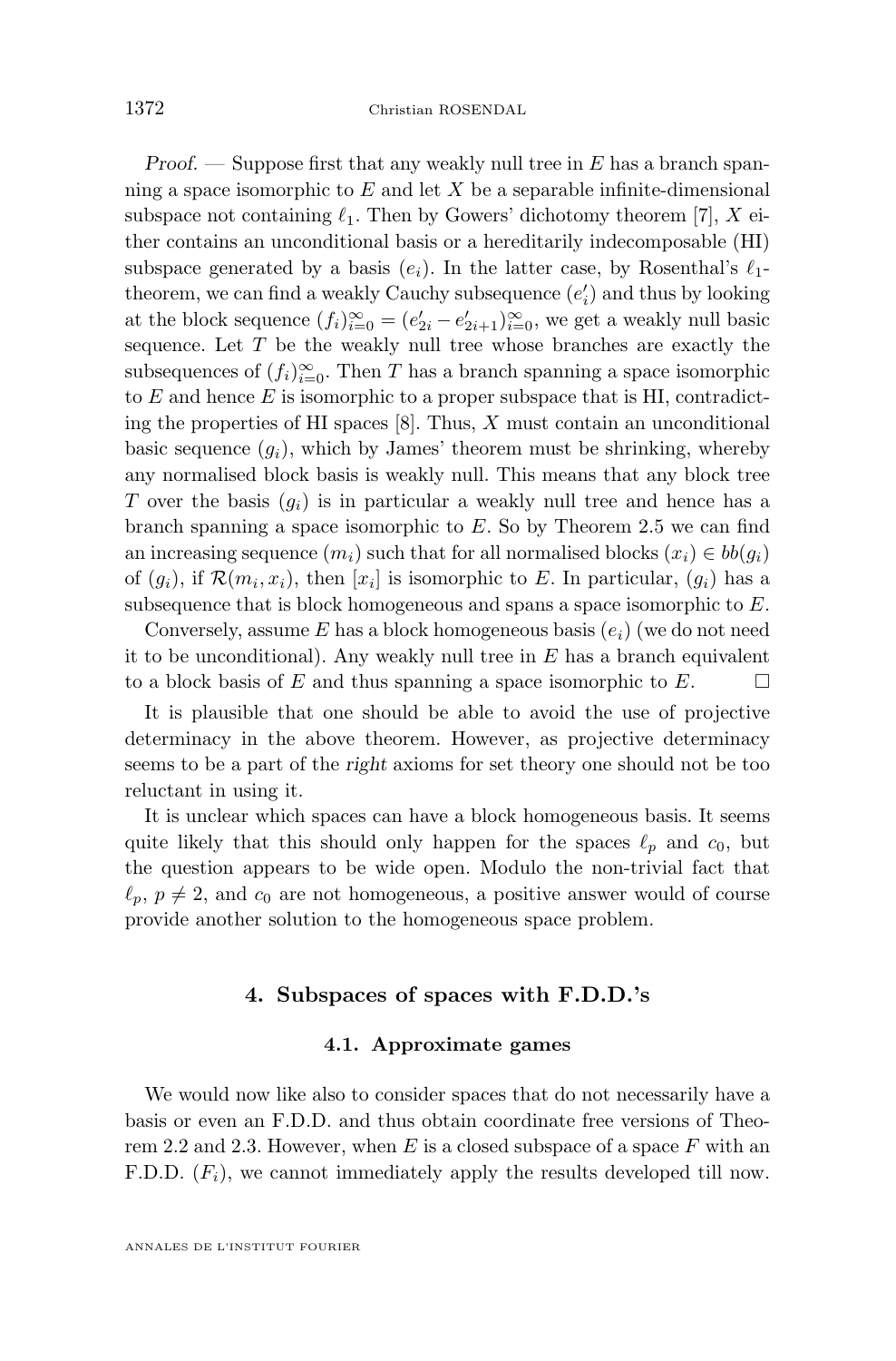The problem is that there might be relatively few *blocks* in E for II to play and hence this would put unnatural restrictions on the play of II. Instead we will need to consider approximate blocks and thus continuously work with an extra layer of approximations. This does not make for a nicer theory, and indeed obscures many of the arguments that are otherwise very similar to the previous setting. Unfortunately, this seems to be unavoidable for certain applications.

We fix in the following spaces  $E \subseteq F$  and an F.D.D.  $(F_i)$  of F. We let for each interval  $I \subseteq \mathbb{N}$ ,  $P_I$  denote the projection from F onto the subspace  $\bigoplus_{i\in I}F_i=\overline{\operatorname{span}}(\bigcup_{i\in I}F_i).$ 

DEFINITION 4.1. — *We denote by*  $\Delta > 0$  *the fact that*  $\Delta = (\delta_i)_{i=0}^{\infty}$  *for some decreasing sequence of*  $\delta_i > 0$  *converging to* 0*. Given*  $\Delta > 0$ *, a finite or infinite sequence*  $(x_i)$  *of vectors*  $x_i \in S_E$  *is said to be a*  $\Delta$ *-block if there are intervals*  $I_i \subseteq \mathbb{N}$  *such that* 

$$
I_0 < I_1 < I_2 < \ldots
$$

*and for every* i*,*

$$
||P_{I_i}(x_i)-x_i|| < \delta_i.
$$

*We also write*  $\mathcal{B}_{\Delta}(x_i, I_i)$  *to denote that*  $(x_i)$  *is a*  $\Delta$ *-block as witnessed by*  $(I_i)$  *and denote by*  $bb_{E,\Delta}(F_i)$  *the set of*  $\Delta$ *-blocks (in*  $\mathcal{S}_E^{\infty}$ ) with respect to *the decomposition*  $(F_i)$  *of*  $F$ *.* 

We notice that due to the convergence of the  $\delta_i$ 's, if  $(x_i)$  is an infinite  $\Delta$ block and  $\Gamma > 0$ , then  $(x_i)$  has an infinite subsequence which is a Γ-block. We should also mention that the sequence  $(I_i)$  witnessing that  $(x_i)$  is a  $\Delta$ -block is not necessarily unique, but if it exists then there is a minimal one, i.e., such that  $\max I_i \leq \max J_i$  for any other witness  $(J_i)$ . This is easily seen by constructing the  $I_i$ 's inductively.

Furthermore, if K is the constant of the decomposition  $(F_i)$  and  $(x_i)$  and  $(y_i)$  are given such that  $\forall i$   $||x_i - y_i|| < \delta_i$ , then if  $(x_i)$  is a  $\Delta$ -block,  $(y_i)$  is a 4K∆-block. For if  $(I_i)$  witnesses that  $(x_i)$  is a  $\Delta$ -block then for every i

$$
||y_i - P_{I_i}(y_i)|| \le ||y_i - x_i|| + ||x_i - P_{I_i}(x_i)|| + ||P_{I_i}(x_i) - P_{I_i}(y_i)||
$$
  
\n
$$
\le \delta_i + \delta_i + 2K||x_i - y_i||
$$
  
\n
$$
< 4K\delta_i.
$$

DEFINITION 4.2. — A  $\Delta$ -block tree T is a non-empty subset  $T \subseteq (\mathcal{S}_E)^{<\mathbb{N}}$ *closed under initial segments such that for all*  $(x_0, \ldots, x_{n-1}) \in T$  *the set* 

$$
\{y \in \mathcal{S}_E \mid (x_0, \ldots, x_{n-1}, y) \in T\}
$$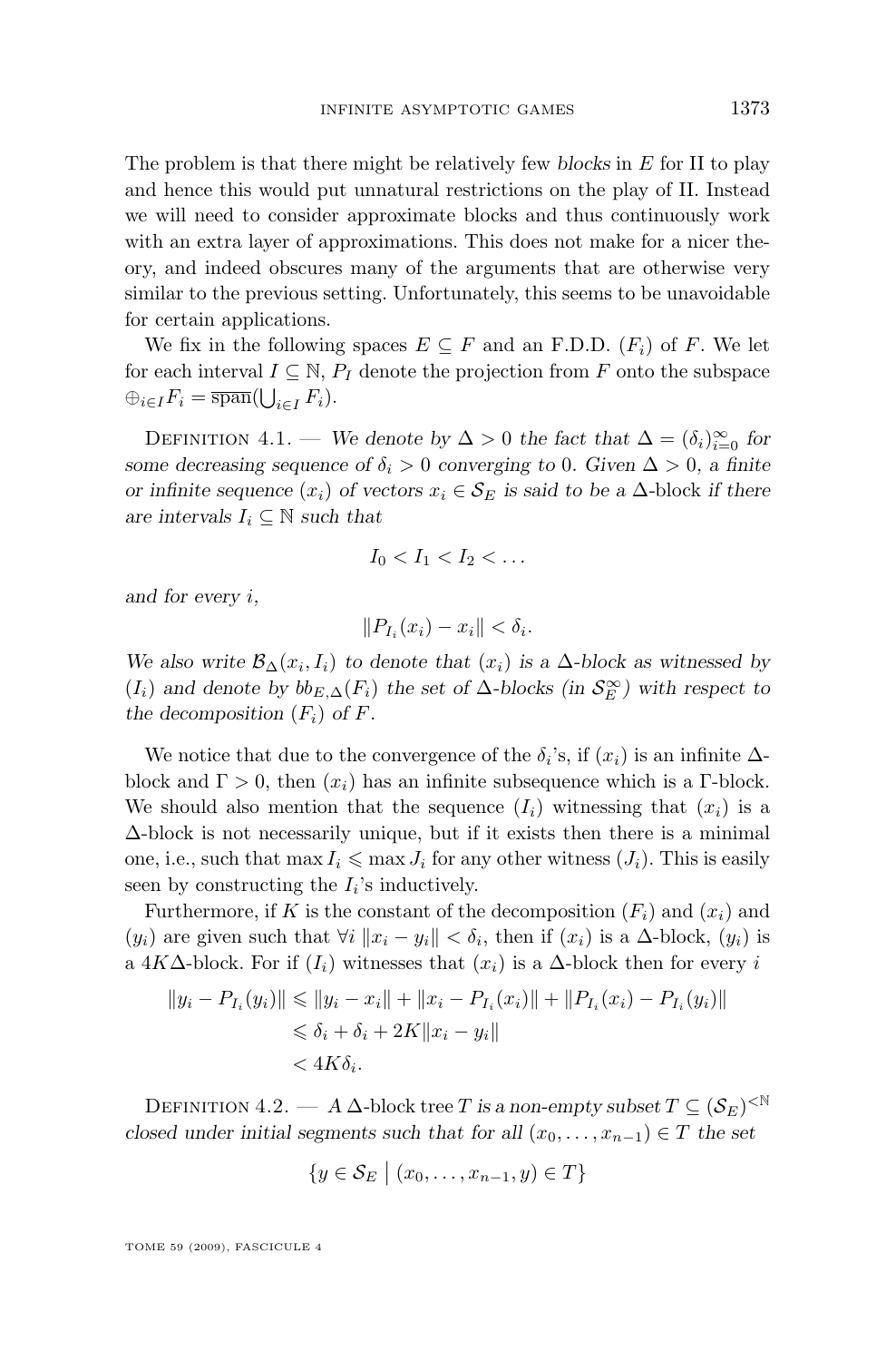*can be written as*  $\{y_i\}_{i=0}^{\infty}$ , where for each *i* there is an interval  $I_i \subseteq \mathbb{N}$ *satisfying*

- $||y_i P_{I_i}(y_i)|| < \delta_n$ ,
- $\min I_i \underset{i \to \infty}{\longrightarrow} \infty$ .

It is easily seen that any  $\Delta$ -block tree T has a  $\Delta$ -block subtree  $S \subseteq T$ such that any branch  $(x_i) \in [S]$  is a  $\Delta$ -block.

DEFINITION 4.3. — *If*  $(m_i) \in [\mathbb{N}]^{\mathbb{N}}$  and  $(I_i)$  are intervals, we write  $\mathcal{R}(m_i, I_i)$  in case

$$
m_0 < I_0 \& \forall i \ \exists j \ I_i < m_j < m_{j+1} < I_{i+1}.
$$

*Similarly, if*  $(x_i) \in S_E^{\infty}$  *and*  $\Delta > 0$ *, we write*  $\mathcal{R}_{\Delta}(m_i, x_i)$  *if*  $(x_i)$  *is a*  $\Delta$ *-block* with witness  $(I_i)$  *satisfying*  $\mathcal{R}(m_i, I_i)$ *.* 

Proceeding with our definitions, we let the *(infinite asymptotic)* ∆*-game* between two players I and II be defined as follows: I and II alternate (with I beginning) in choosing resp. natural numbers  $n_0, n_1, n_2, \ldots$  and normalised vectors  $x_0, x_1, x_2, \ldots \in E$  and intervals  $I_i$  such that for each i,  $||x_i - P_{I_i}(x_i)|| < \delta_i$  and  $n_i < I_i < I_{n+1}$ .

$$
\mathbf{I} \quad n_0 \quad n_1 \quad n_2 \quad n_3 \quad \dots
$$
  

$$
\mathbf{II} \quad (x_0, I_0) \quad (x_1, I_1) \quad n_2 \quad (x_2, I_2) \quad (x_3, I_3) \quad \dots
$$

Finally, we now define for each set  $\mathbb{A} \subseteq \mathcal{S}^\infty_E$  and  $\Delta > 0$  the sets

$$
\mathbb{A}_{\Delta} = \{ (y_i) \in \mathcal{S}_E^{\infty} \mid \exists (x_i) \in \mathbb{A} \; \forall i \; ||x_i - y_i|| < \delta_i \},
$$

and

$$
\text{Int}_{\Delta}(\mathbb{A}) = \{ (y_i) \in \mathcal{S}_E^{\infty} \mid \forall (x_i) \in \mathcal{S}_E^{\infty} \ (\forall i \ \|x_i - y_i\| < \delta_i \to (x_i) \in \mathbb{A}) \} \\ = \sim (\sim \mathbb{A})_{\Delta}.
$$

So as before  $\text{Int}_{\Delta}(\mathbb{A}) \subseteq \mathbb{A} \subseteq \mathbb{A}_{\Delta}$ . Moreover, there is some  $\Delta > 0$  depending only on the constant K of the decomposition  $(F_i)$  such that if  $\mathbb{A} \subseteq \mathcal{S}^{\infty}_E$  is closed under taking equivalent sequences then  $\mathbb{A}_{\Delta} \cap bb_{E,\Delta}(F_i) \subseteq \text{Int}_{\Delta}(\mathbb{A}).$ 

THEOREM 4.4. — *Suppose spaces*  $E \subseteq F$  *are given, where* F has an *F.D.D* ( $F_i$ )*.* Let  $A \subseteq S_E^{\infty}$  be analytic. Then the following are equivalent.

- (a)  $\forall \Delta > 0 \ \forall (m_i) \ \exists (x_i) \ (\mathcal{R}_{\Delta}(m_i, x_i) \ \& \ (x_i) \in \mathbb{A}_{\Delta}).$
- (b)  $\forall \Delta > 0$  *II has a strategy in the*  $\Delta$ -game to play into  $\mathbb{A}_{\Delta}$ .
- (c)  $\forall \Delta > 0 \exists T \Delta$ *-block tree such that*  $[T] \subseteq \mathbb{A}_{\Delta}$ *.*

The proof goes along the lines of the proof of Theorem [2.2.](#page-9-0)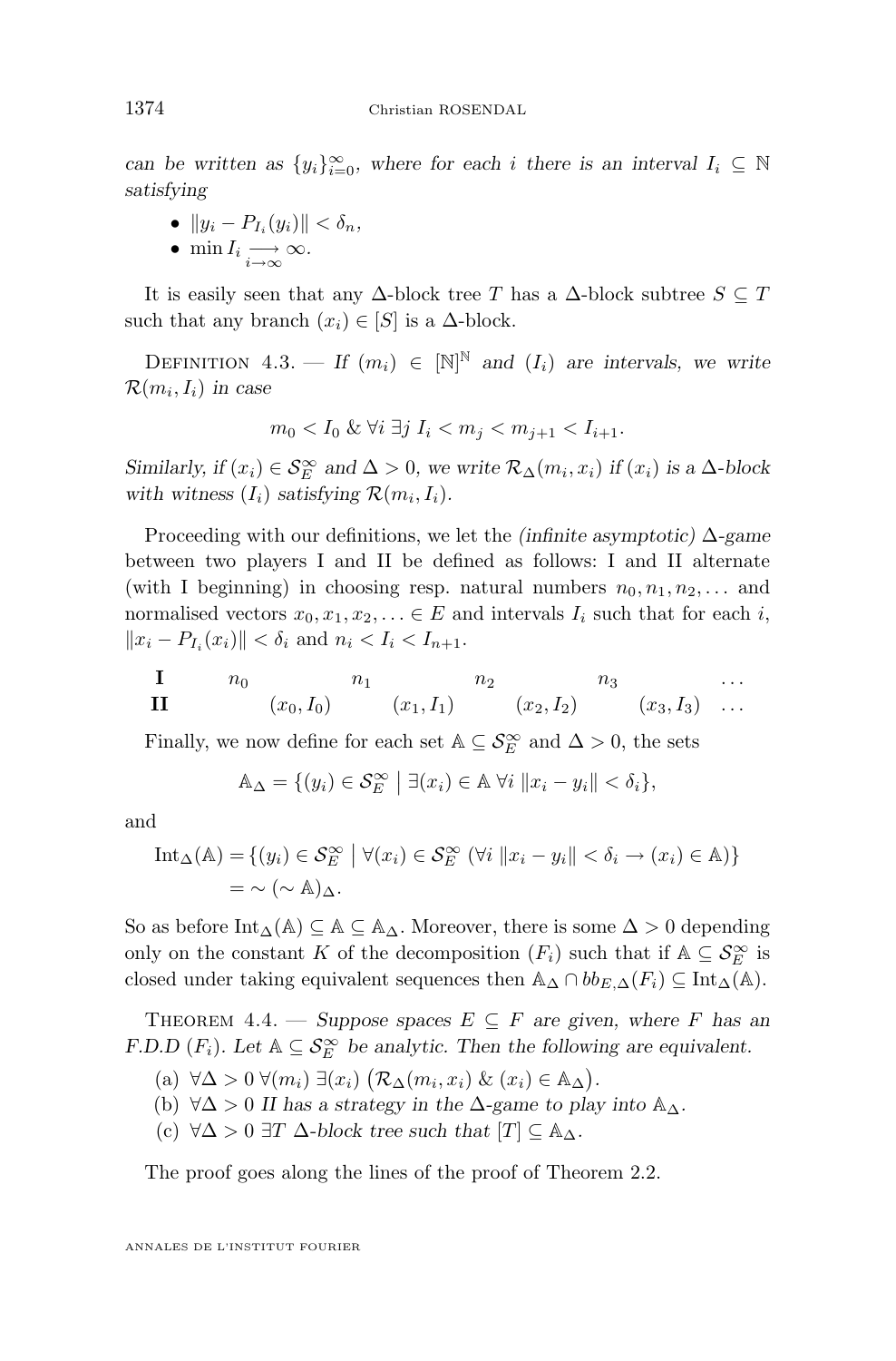<span id="page-17-0"></span>*Proof.* — It should be obvious that from a ∆-block tree all of whose branches belong to  $\mathbb{A}_{\Delta}$  one easily obtains a strategy for II in the  $\Delta$ -game to play in  $\mathbb{A}_{\Delta}$ . Conversely, as in the proof of Proposition [2.1,](#page-4-0) any such strategy for II gives rise to a  $\Delta$ -block tree with branches only in  $\mathbb{A}_{\Delta}$ . Thus (b) $\Leftrightarrow$ (c) and trivially (b) $\Rightarrow$ (a).

For (a)⇒(b), assume that (a) holds and fix some  $\Delta > 0$ . Let

$$
\mathbb{B} = \{(n_i) | \exists (x_i) \ \exists (I_i) \ (\mathcal{B}_{\Delta/6}(x_i, I_i) \ \& \ \forall i \ (n_{2i} < I_i < n_{2i+1}) \ \& \ (x_i) \in \mathbb{A}_{\Delta/6}\}.
$$

Then as in the proof of Theorem [2.2,](#page-9-0) we find some infinite  $B \subseteq \mathbb{N}$  and Cmeasurable functions  $f, g$  that to each  $(n_i) \in [B]^{\mathbb{N}}$  associate  $(I_i) = g((n_i))$ and  $(x_i) = f((n_i))$  such that  $\mathcal{B}_{\Delta/6}(x_i, I_i)$ ,  $\forall i \ (n_{2i} < I_i < n_{2i+1})$ , and  $(x_i) \in \mathbb{A}_{\Delta/6}.$ 

Again construct inductively sequences  $n_i < m_i < n_{i+1}$  and sets  $B_{k+1} \subseteq$  $B_k$  such that  $m_{i-1} < \min B_i$  and such that for all  $j_0 < \ldots < j_k$  and all

$$
C, D \in [(n_{j_0}, m_{j_0}, \dots, n_{j_k}, m_{j_k}), B_{k+1}]
$$

we have  $q(C)_k = q(D)_k$  and

$$
||P_{g(C)_k}(f(C)_k) - P_{g(D)_k}(f(D)_k)|| < \delta_k/6.
$$

This can be done since in this case  $n_{j_k} < g(C)_k < m_{j_k}$  and there are only finitely many intervals I such that  $n_{j_k} < I < m_{j_k}$ , and as furthermore the ball of radius  $2K$  in  $\bigoplus_{i\in g(C)_k} F_i$  is compact.

Finally, we describe the strategy for II to play in  $\mathbb{A}_{\Delta}$  assuming that I is playing a subsequence of  $(n_i)$ . So suppose I has played  $n_{j_0} < \ldots < n_{j_k}$ . Then II responds with  $(x_k, I_k)$  such that  $||P_{I_k}(x_k) - x_k|| < \delta_k/6$  and for all

 $C \in [(n_{j_0}, m_{j_0}, \ldots, n_{j_k}, m_{j_k}), B_{k+1}]$ 

we have  $g(C)_k = I_k$  and

$$
||P_{I_k}(f(C)_k) - P_{I_k}(x_k)|| < \delta_k/6.
$$

Thus, if at the end of the game, I has played  $(n_{j_i})$  and II has played  $(x_i)$ , then if  $(y_i) = f((n_{j_i}, m_{j_i})_i)$ , we have for all i

$$
||y_i - x_i|| \le ||y_i - P_{I_i}(y_i)|| + ||P_{I_i}(y_i) - P_{I_i}(x_i)|| + ||P_{I_i}(x_i) - x_i||
$$
  
\n
$$
\le \delta_i/6 + \delta_i/6 + \delta_i/6
$$
  
\n
$$
= \delta_i/2.
$$

As  $(y_i) = f((n_{j_i}, m_{j_i})_i) \in \mathbb{A}_{\Delta/6}$ , also  $(x_i) \in \mathbb{A}_{\Delta}$ .

COROLLARY 4.5. — Let  $\mathbb{B} \subseteq \mathcal{S}_E^{\infty}$  be coanalytic. Then the following are *equivalent:*

(d) 
$$
\exists \Delta > 0 \ \exists (m_i) \ \forall (x_i) \ (\mathcal{R}_{\Delta}(m_i, x_i) \rightarrow (x_i) \in \text{Int}_{\Delta}(\mathbb{B}))
$$
,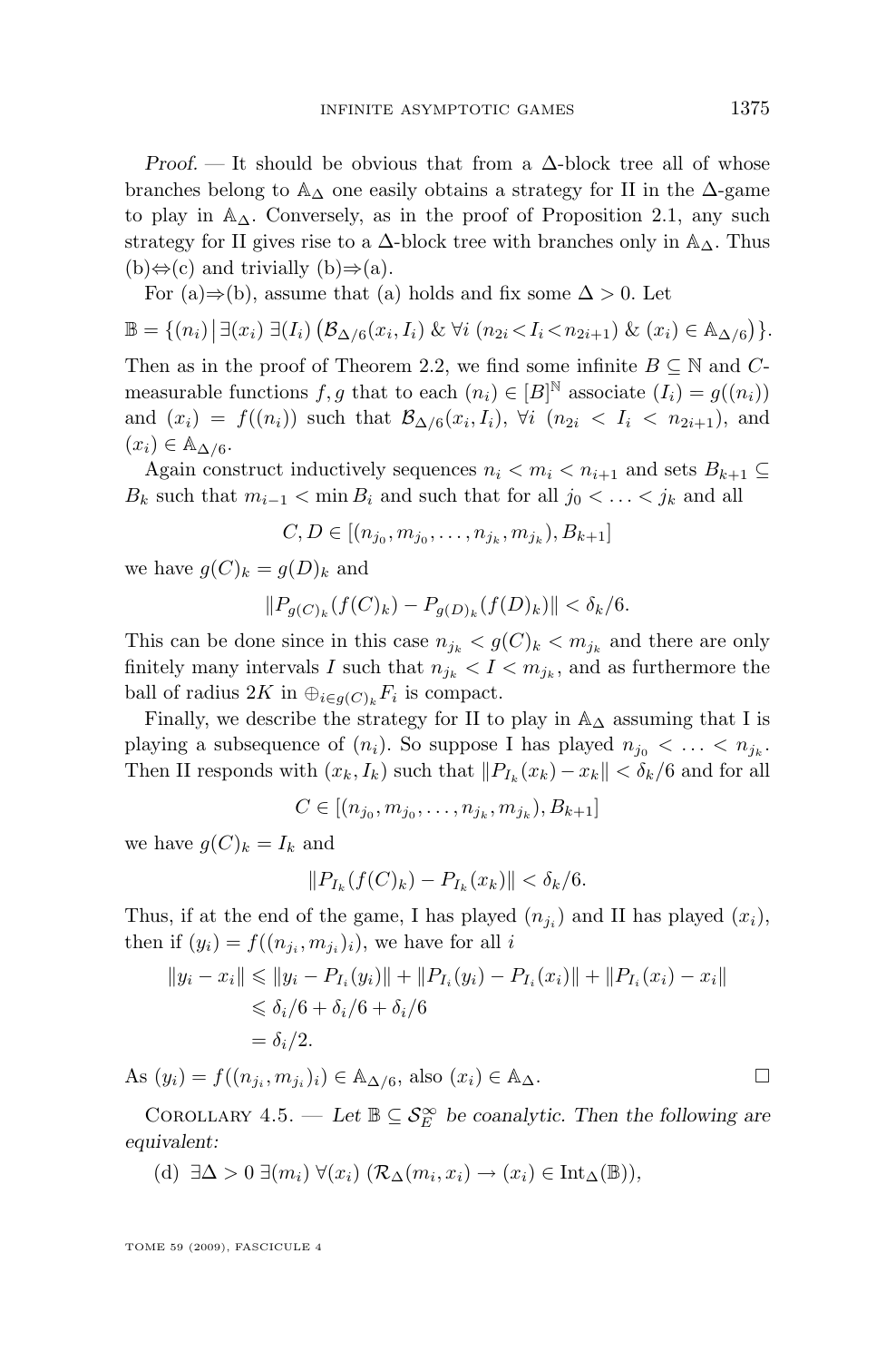<span id="page-18-0"></span>(e) ∃∆ > 0 *I has a strategy in the* ∆*-game to play in* Int∆(B)*,* (f)  $\exists \Delta > 0 \ \forall T \ \Delta\text{-block tree } ([T] \cap \text{Int}_{\Delta}(\mathbb{B}) \neq \emptyset).$ 

#### **4.2. Uniformity**

Before we state the next proposition, which is very similar to a result of Odell, Schlumprecht, and Zsák [\[16\]](#page-26-0), let us recall a few notions. If  $(x_i)$ and  $(y_i)$  are two basic sequences, we say that  $(y_i)$  *dominates*  $(x_i)$  if for some K and for all choices of scalars  $a_0, \ldots, a_n$  we have  $\|\sum_{i=0}^n a_i x\| \leq$  $K\|\sum_{i=0}^n a_i y_i\|$ . We denote this by  $(x_i) \leqslant (y_i)$  or  $(x_i) \leqslant K (y_i)$  if it holds for the constant K.

Proposition 4.6. — *Let* E *be a closed infinite dimensional subspace of a Banach space* F with an F.D.D.  $(F_i)$ , let  $\Delta > 0$ , and suppose that there *is a countable set* A *of normalised Schauder bases such that any* ∆*-block tree has a branch that is majorised by some element of* A*. Then there is a constant* C, a sequence  $(e_i) \in A$ , and a sequence  $(m_i)$  such that whenever  $(x_i) \in bb_{E,\Delta}(F_i)$  *satisfies*  $\mathcal{R}_{\Delta}(m_i, x_i)$  *then*  $(x_i) \leq C(e_i)$ *.* 

*Similarly for*  $\geq$  *and*  $\approx$ *.* 

*Proof. —* Notice first that by Corollary [4.5,](#page-17-0) we can find some sequence  $(m_i)$  such that

$$
\forall (x_i) \in bb_{E,\Delta}(F_i) \ (\mathcal{R}_{\Delta}(m_i,x_i) \to \exists (f_i) \in \mathbb{A} \ (x_i) \leqslant (f_i)).
$$

By passing to a subsequence of  $(m_i)$ , we can suppose that for every i there is some  $v \in \mathcal{S}_E$  such that  $\|v - P_{]m_i,m_{i+1}[}(v)\| < \delta_i$ . List now A as  $\{(y_i^0), (y_i^1), (y_i^2), \ldots\}$  and suppose towards a contradiction that the conclusion of the Proposition fails for the specific sequence  $(m_i)$ . Then for every n and C there is some  $\Delta$ -block  $(x_i^{n,C})$  such that  $\mathcal{R}_{\Delta}(m_i, x_i^{n,C})$  and

$$
(x_i^{n,C}) \not\leqslant^C (y_i^n).
$$

But then for all n, C, and  $M \leq N$  there is some L big enough such that

$$
(x_i^{n,L})_{i=M+N}^{\infty} \not\leqslant^C (y_i^n)_{i=M+N}^{\infty}.
$$

Notice that, as  $\mathcal{R}_{\Delta}(m_i, x_i^{n,L})$ , there is an interval I such that  $m_{2M+2N} < I$ and  $||x_{M+N}^{n,L} - P_I (x_{M+N}^{n,L})|| < \delta_{M+N}$ . So find  $v_M, \ldots, v_{M+N-1} \in S_E$  and intervals  $I_M < \ldots < I_{M+N-1}$  such that

$$
m_N < I_M < m_{N+1} < m_{N+2} < I_{M+1} < m_{N+3} < \dots
$$
\n
$$
\langle m_{2N-2} < I_{M+N-1} < m_{2N-1} < m_{2N} \le m_{2M+2N} < I
$$

and  $||v_i - P_{I_i}(v_i)|| < \delta_i$ .

ANNALES DE L'INSTITUT FOURIER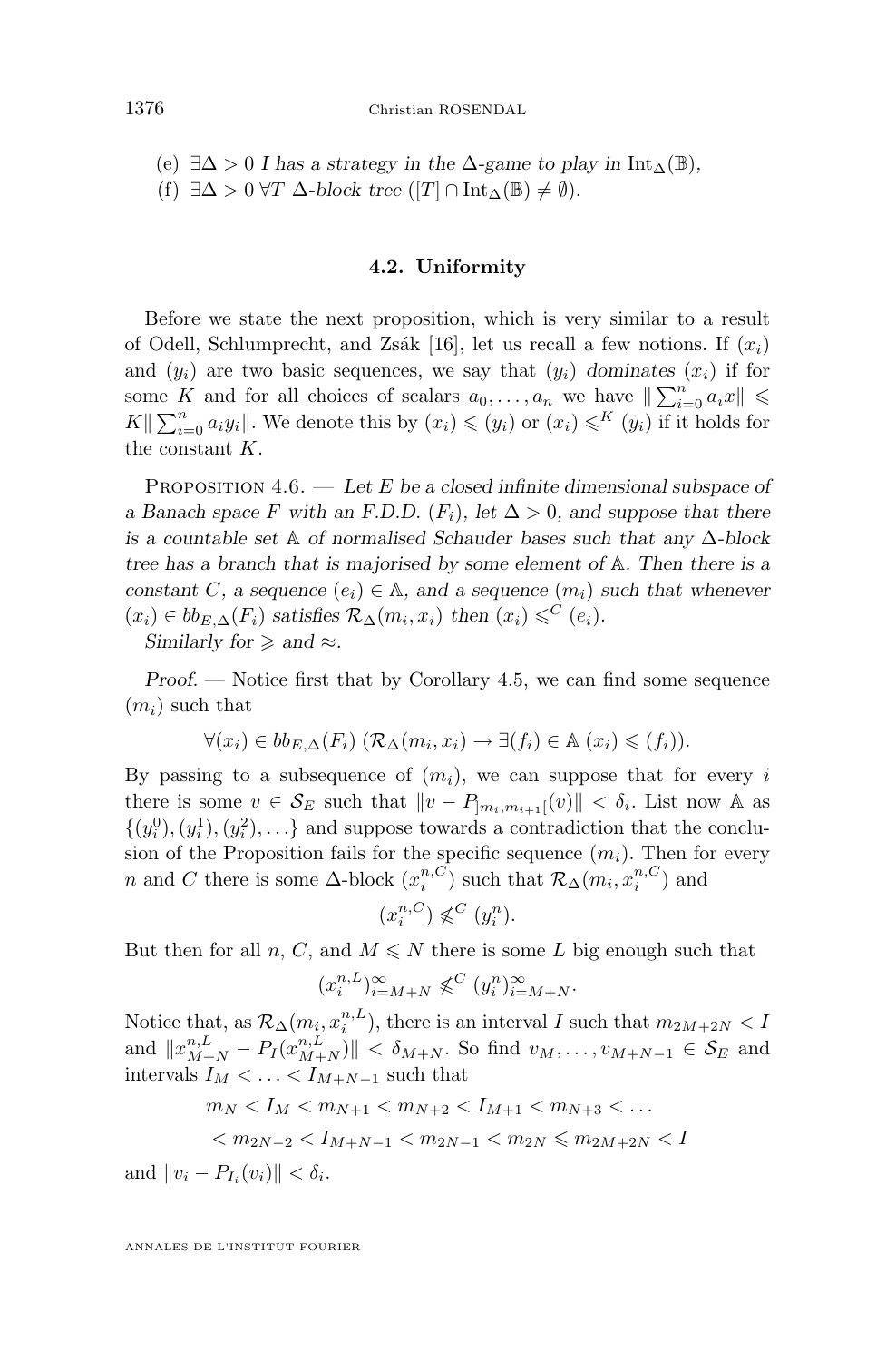Let now

$$
z_i = \left\{ \begin{array}{ll} v_i & \textrm{for} \quad M \leqslant i < M+N \\ x_i^{n,L} & \textrm{for} \quad M+N \leqslant i < \infty \end{array} \right.
$$

Then  $(z_i)_{i=M}^{\infty} \notin C$   $(y_i^n)_{i=M}^{\infty}$ , while  $(z_i)_{i=M}^{\infty}$  is a  $(\delta_i)_{i=M}^{\infty}$ -block for some witnessing sequence  $(I_i)_{i=M}^{\infty}$  of intervals such that  $m_N < I_M$  and

$$
\forall i \geqslant M \; \exists j \; (I_i < m_j < m_{j+1} < I_{i+1}).
$$

Cutting  $(z_i)_{i=M}^{\infty}$  off at some finite P we get the following claim. *Claim:* For all  $n, C$ , and  $M \leq N$  there is a sequence  $(z_i)_{i=M}^P$  and intervals  $(I_i)_{i=M}^P$  such that

- $\bullet$   $m_N < I_M$ ,
- $\forall i \in [M, P] \exists j \ (I_i < m_j < m_{j+1} < I_{i+1}),$
- $\forall i \in [M, P] \ \|z_i P_{I_i}(z_i)\| < \delta_i,$
- $(z_i)_{i=M}^P \not\leqslant^C (y_i^n)_{i=M}^P$ .

We can now construct a sequence  $(p_i)$  and some  $\Delta$ -block  $(z_i)$  such that  $\mathcal{R}_{\Delta}(m_i, z_i)$  and for all l

$$
(z_i)_{i=0}^{p_l-1} \not\leqslant^l (y_i^{\pi(l)})_{i=0}^{p_l-1},
$$

where  $\pi : \mathbb{N} \to \mathbb{N}$  is some surjection hitting each number infinitely often. To begin, let  $p_0 = 0$ ,  $n = \pi(0)$ ,  $C = 0$ ,  $M = p_0$ , and  $N = M$  and find some  $(z_i)_{i=p_0}^P$  and  $(I_i)_{i=p_0}^P$  according to the claim. Set  $p_1 = P + 1$ .

Assume now that  $p_0, \ldots, p_l$  and  $z_0, \ldots, z_{p_l-1}$  have been chosen. Let  $n =$  $\pi(l)$ ,  $C = l$ ,  $M = p_l$ , and let  $N \geqslant M$  be large enough such that  $I_{p_l-1}$  <  $m_{N-1} < m_N$ . Then we can find some  $(z_i)_{i=p_l}^P$  and  $(I_i)_{i=p_l}^P$  according to the claim and finally let  $p_{l+1} = P + 1$ . This finishes the inductive construction.

We then see that  $\mathcal{R}_{\Delta}(m_i, z_i)$ , while on the other hand

$$
(z_i)_{i=0}^{\infty} \nleq (y_i^n)_{i=0}^{\infty}
$$

for any n, which is a contradiction.  $\square$ 

One should contrast the proof of Proposition [4.6](#page-18-0) with that of Proposi-tion [3.1.](#page-11-0) In the former the diagonalisation is over the sequence  $(m_i)$  while in the latter the diagonalisation is over the sequence  $(x_i)$ .

#### **4.3. Introduction of coordinates**

To introduce coordinates in a space  $E$  that does not have an F.D.D we shall use the setup of Odell and Schlumprecht from [\[14\]](#page-26-0). They developed much of the theory used to take care of spaces without F.D.D., but only proved the basic determinacy result in the case of closed games.

.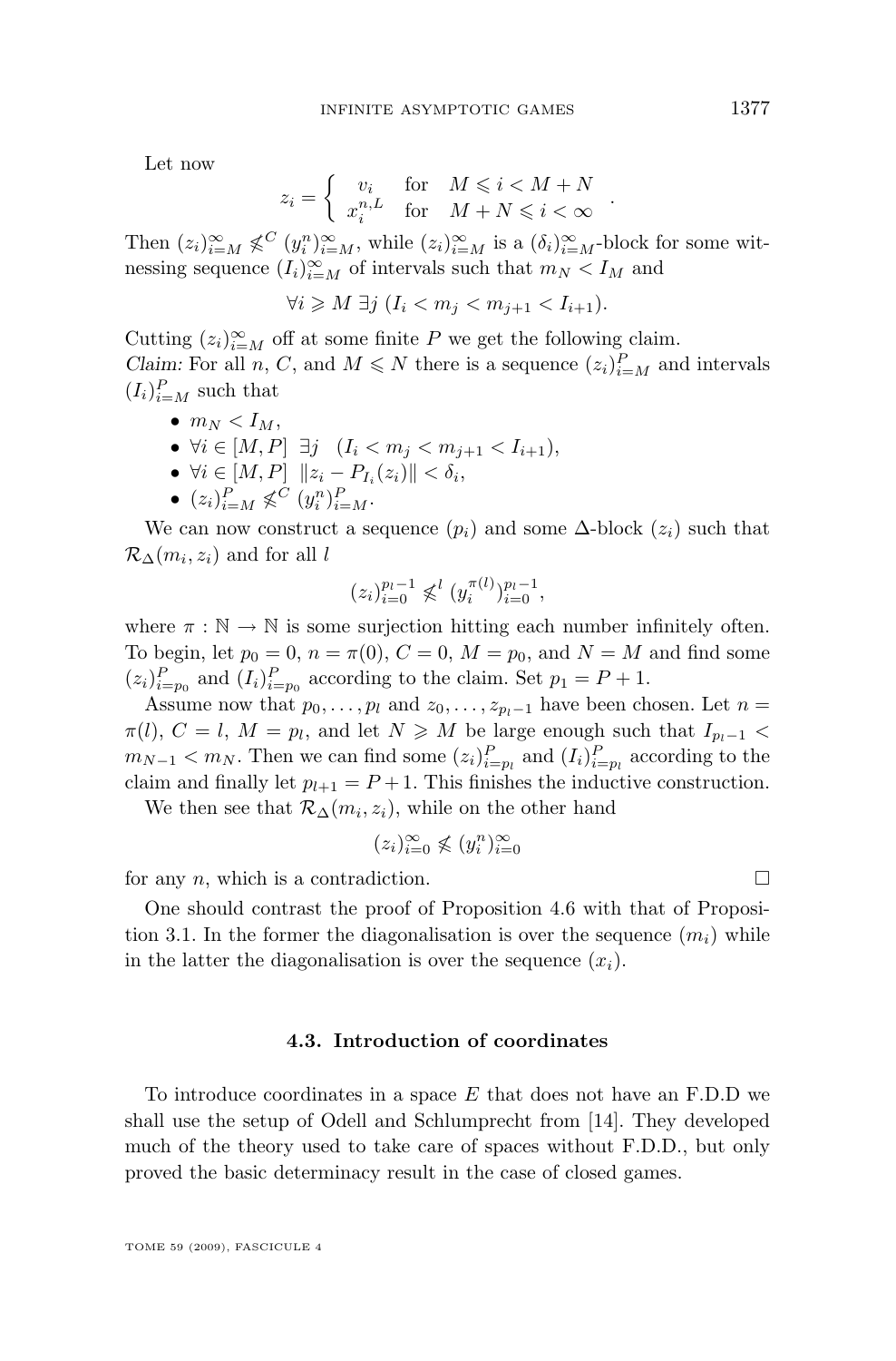<span id="page-20-0"></span>The fundamental result that allows us to introduce coordinates is the following lemma from [\[14\]](#page-26-0) based on a result of W. B. Johnson, H. Rosenthal and M. Zippin [\[9\]](#page-26-0).

LEMMA 4.7. — Let E be a separable Banach space and  $(Y_n)_{n=1}^{\infty}$  a se*quence of closed subspaces each having finite codimension in* E*. Then* E *is isometrically embeddable into a space* F *having an F.D.D.*  $(F_i)_{i=0}^{\infty}$  *such that, when identifying* E *with its image in* F*, the following holds*

- (1)  $E \cap \text{span}(\bigcup_{i=0}^{\infty} F_i)$  *is dense in E*.
- (2) *For every* n*, the finite codimensional subspace*  $E_n = E \cap \overline{\text{span}}(\bigcup_{i=n}^{\infty} F_i)$  *is contained in*  $Y_n$ *.*
- (3) There is a constant  $c > 1$  such that for every  $n \geq 1$ , there is a finite *set*  $D_n \subseteq \mathcal{S}(F_0^* \oplus \ldots \oplus F_{n-1}^*)$  *such that for any*  $x \in E$  *we have*

$$
||x||_{E/Y_n} = \inf_{y \in Y_n} ||x - y|| \leq c \max_{w^* \in D_n} w^*(x).
$$

*From (1) it follows that for each*  $n$ ,  $E \cap \text{span}(\bigcup_{i=n}^{\infty} F_i)$  *is dense in*  $E_n$ .

*Moreover, if* E has separable dual,  $(F_i)$  can be chosen to be shrinking, *and if* E *is reflexive,* F *can also be chosen to be reflexive.*

**Remark:** We should mention that from the lemma above it follows that for all  $n, \delta > 0$ , and  $x \in \mathcal{S}_E \cap (\overline{\operatorname{span}}(\bigcup_{i=n}^{\infty} F_i))_{\delta}$ , there is some  $y \in \mathcal{S}_{Y_n}$  with  $||x - y|| \le 4\delta c$ . The argument can be found on page 4095 in [\[14\]](#page-26-0).

Definition 4.8. — *Given a decreasing sequence of finite codimensional subspaces*  $(Y_n)$  *of* E *as above, a*  $(Y_n)$ -block tree *is a non-empty subset*  $S \subseteq \mathcal{S}_E^{\leq \infty}$  closed under initial segments such that for all  $(x_0, \ldots, x_{n-1}) \in S$ *the set*

 $\{y \in S_E \mid (x_0, \ldots, x_{n-1}, y) \in S\}$ 

*can be written as*  $\{y_i\}_{i=0}^{\infty}$ , where for each i there is an  $n_i$  satisfying

- $y_i \in Y_{n_i}$ ,
- $n_i \longrightarrow \infty$ .

We now sum up exactly the amount of knowledge we need from Lemma 4.7 in the following proposition.

Proposition 4.9. — *Let* E *be a separable reflexive Banach space. Then there is some reflexive*  $F \supseteq E$  *having an F.D.D.*  $(F_i)_{i=0}^{\infty}$  *and a constant*  $c > 1$ such that whenever  $\Delta > 0$  and  $T \subseteq S_E^{\leq N}$  is a  $\Delta$ *-block tree with respect to*  $(F_i)$ , there is a weakly null tree  $S \subseteq \mathcal{S}_E^{\leq \mathbb{N}}$  such that

$$
[S] \subseteq [T]_{8\Delta c} \quad \& \quad [T] \subseteq [S]_{8\Delta c}.
$$

*Moreover,* E contains a block sequence of  $(F_i)$ .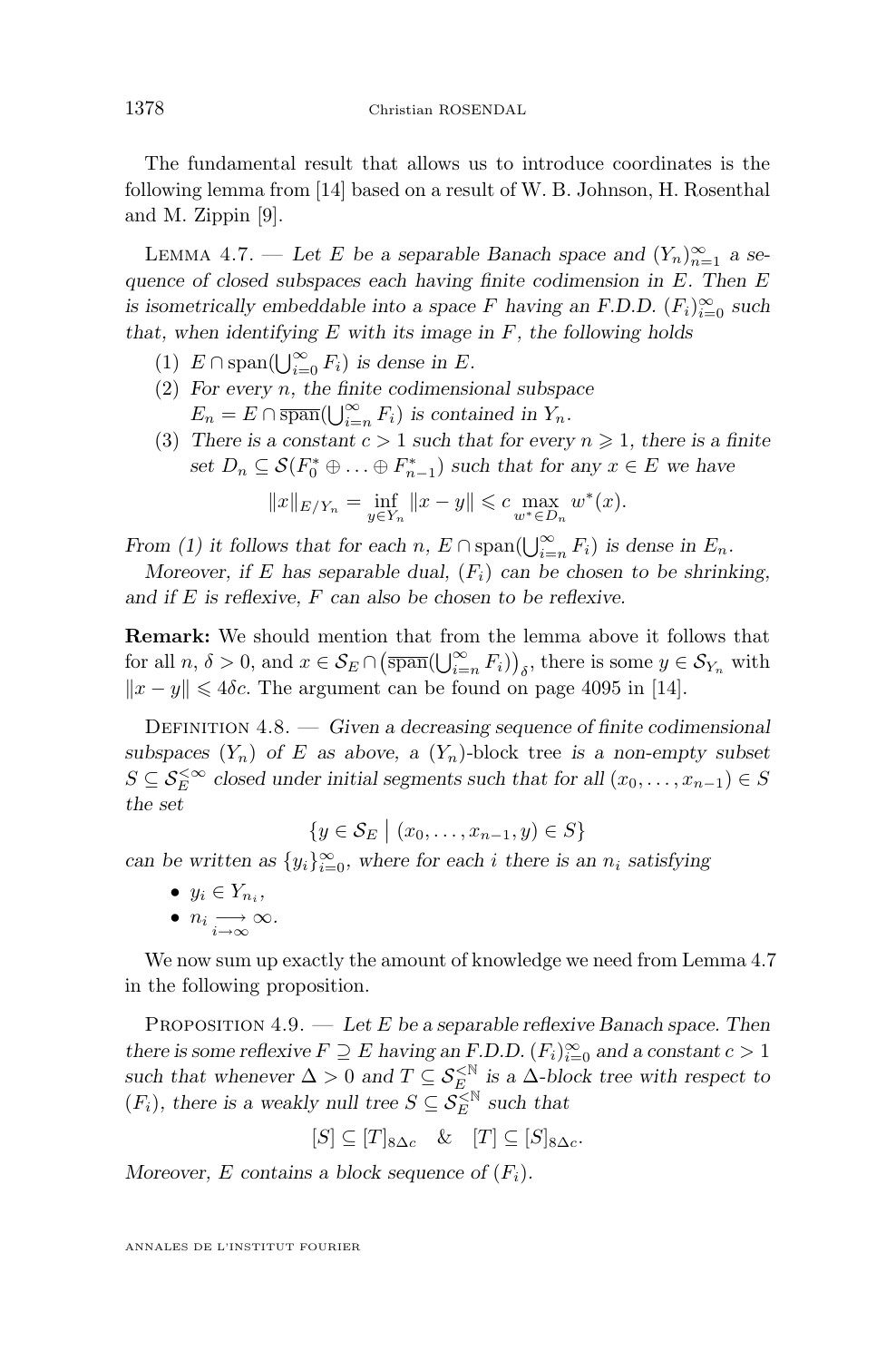<span id="page-21-0"></span>*Proof.* — Notice that as  $E^*$  is separable, we can chose  $Y_n = \bigcap_{i \leq n} \ker \phi_i$ for a dense set  $\{\phi_i\}$  of continuous functionals on E. Then any  $(Y_n)$ -block tree is a weakly null tree. Using these  $Y_n$ , we embed E isometrically into F as in Lemma [4.7.](#page-20-0) Then we can talk about  $\Delta$ -blocks etc. in E. By the remark above, we see that if T is a  $\Delta$ -block tree, then by replacing vectors one by one we can construct a  $(Y_n)$ -block tree S such that  $[S] \subseteq [T]_{8\Delta c}$ and  $[T] \subset [S]_{8\Lambda_c}$ .

The moreover part easily follows from (1) of Lemma [4.7.](#page-20-0)  $\Box$ 

We are now ready for an application of the basic determinacy result, which strengthens a result of Odell and Schlumprecht from [\[14\]](#page-26-0).

Theorem 4.10. — *Let* E *be a reflexive Banach space such that any weakly null tree has a branch that is a subsymmetric (possibly conditional) basic sequence. Then* E *embeds into an*  $\ell_p$  *sum of finite-dimensional spaces for some*  $1 < p < \infty$ *.* 

*Proof.* — Use Proposition [4.9](#page-20-0) to find a reflexive superspace  $F \supseteq E$  as described. Let  $\mathbb{B} = \{(x_i) \in S_E^{\infty} \mid (x_i) \text{ is a subsymmetric basis }\},\$  which is coanalytic (in fact  $F_{\sigma}$ ), and find  $\Delta > 0$  small enough such that  $\mathbb{B}_{8\Delta c} \cap$  $bb_{E,\Delta}(F_i) \subseteq \text{Int}_{\Delta}(\mathbb{B})$ . Then if T is a  $\Delta$ -block tree, all of whose branches are  $\Delta$ -blocks, we can find a weakly null tree S such that  $[S] \subseteq [T]_{8\Delta c}$ . Thus, as S has a branch in B, T has a branch in Int<sub>△</sub>( $\mathbb{B}$ ).

We now apply Corollary [4.5](#page-17-0) in order to find some  $\Gamma > 0$  and a sequence  $(m_i)$  such that for any Γ-block  $(x_i)$ , if  $\mathcal{R}_{\Gamma}(m_i, x_i)$ , then  $(x_i)$  is a subsymmetric basic sequence.

We claim that there is some basic sequence  $(e_i)$  such that if  $\mathcal{R}_{\Gamma}(m_i, x_i)$ then  $(x_i) \sim (e_i)$ . To see this, notice that if  $(x_i)$  and  $(y_i)$  are given such that  $\mathcal{R}_{\Gamma}(m_i,x_i)$  and  $\mathcal{R}_{\Gamma}(m_i,y_i)$ , then we can find subsequences  $(z_{2i})$  of  $(x_i)$  and  $(z_{2i+1})$  of  $(y_i)$  such that  $\mathcal{R}_{\Gamma}(m_i, z_i)$ . But then each of  $(z_i)$ ,  $(x_i)$ , and  $(y_i)$  is subsymmetric and hence

$$
(x_i) \sim (z_{2i}) \sim (z_i) \sim (z_{2i+1}) \sim (y_i).
$$

Thus  $(x_i)$  and  $(y_i)$  are equivalent to some common  $(e_i)$ . We claim that  $(e_i)$ is perfectly homogeneous. To see this, pick a block sequence  $(y_i)$  of the decomposition  $(F_i)$  such that each term  $y_i$  belongs to  $\mathcal{S}_E$  and such that  $\mathcal{R}(m_i, y_i)$ . Then any normalised block sequence  $(z_i)$  of  $(y_i)$  also satisfies  $\mathcal{R}(m_i, z_i)$  and hence also  $\mathcal{R}_{\Gamma}(m_i, z_i)$ . So both  $(y_i)$  and all of its normalised block sequences are equivalent with  $(e_i)$  and the latter is therefore perfectly homogeneous. By Zippin's Theorem and since  $E$  and hence  $[e_i]$  is reflexive,  $(e_i)$  is equivalent with the unit vector basis  $(f_i)$  in some  $\ell_p, 1 < p < \infty$ .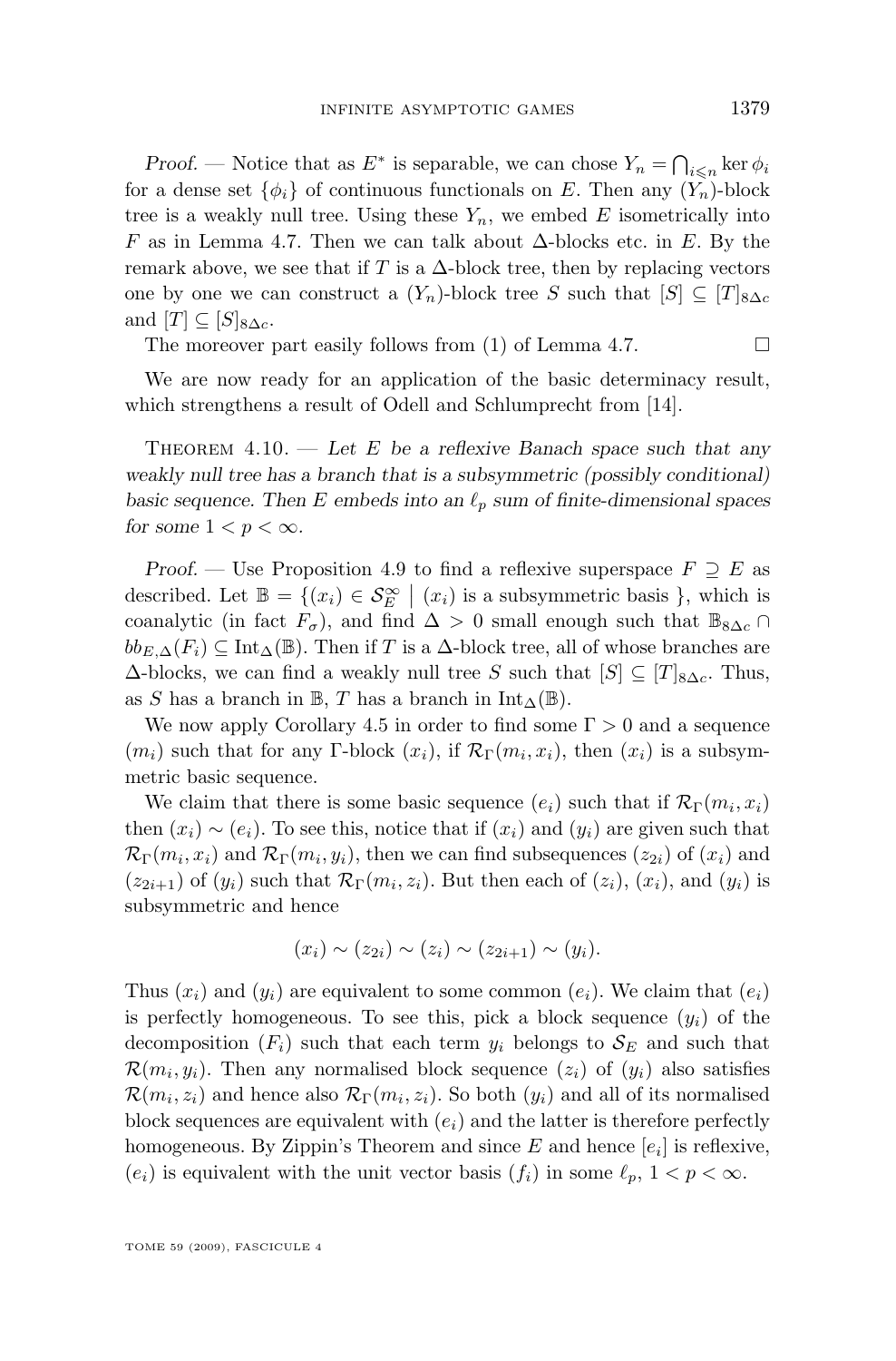<span id="page-22-0"></span>By Proposition [4.6](#page-18-0) we find that there must be a constant  $C > 0$  such that whenever  $(x_i)$  is a Γ-block sequence such that  $\mathcal{R}_{\Gamma}(m_i, x_i)$ , then  $(x_i) \sim_C$  $(f_i)$ . Letting  $H_i = \bigoplus_{m_{2i-1}+1}^{m_{2i+1}} F_i$ , where  $m_{-1} = -1$ , we see then that for any sequence  $(u_i)$  in  $\mathcal{S}_E$  such that for some sequence  $(t_i)$ 

(4.1) 
$$
||P_{\bigoplus_{j=t_{i-1}+1}^{t_i-1} H_j}(u_i) - u_i|| < \gamma_i
$$

we have  $(u_i) \sim_{C'} (f_i)$  for some constant C'. (There is a hidden use of subsymmetry of  $(f_i)$  used here in order not to worry about a shift in the indices.)

We are now in a position to finish our proof as in the proof of Theorem 4.1 in [\[14\]](#page-26-0).

#### **5. Subsequence extraction**

It is interesting to see that the fact that every block tree has a branch with a certain property is equivalent to I having a strategy to choose subsequences in real time. We propose here to weaken the conditions on I by instead letting her hesitate for a while or even to change her mind a couple of times. This leads to less restrictive notions of subsequence selection that might be of interest elsewhere.

We begin by defining the two games to be studied. Fix a Banach space E with a basis  $(e_i)$ .

The  $0$ 'th subsequence game  $(SG)_0$  is defined as follows. Player I and II alternate in choosing respectively finite strings  $s_1, s_2, \ldots$  such that  $s_i \in$  $\{\#, 0, 1\}^i$  and normalised blocks  $x_1 < x_2 < \ldots \in E$ .

$$
\begin{array}{ccccccccc}\n\mathbf{I} & & s_1 & s_2 & s_3 & \dots \\
\mathbf{II} & & x_1 & x_2 & x_3 & \dots\n\end{array}
$$

Moreover, we demand that the  $s_i$  satisfy the following coherence condition. For each n, the sequence  $s_{n+1}(n)$ ,  $s_{n+2}(n)$ ,  $s_{n+3}(n)$ , etc. will begin by a finite number of  $\#$ 's and then followed by only 0's or only 1's. Thus, if we interpret  $s_i(n) = #$  as I not yet having decided whether  $x_n$  should belong to the subsequence she is choosing, we see that she is allowed to hesitate for a finite time, but must then decide once and for all.

We therefore see II as constructing an infinite normalised block basis  $(x_i)_{i\in\mathbb{N}}$ , while I chooses a subsequence  $(x_i)_{i\in A}$  by letting  $n \in A \Leftrightarrow$  $\lim_{i\to\infty} s_i(n) = 1.$ 

It is not hard to see that any strategy naturally provides a *continuous* function  $\phi: bb(e_i) \to [\mathbb{N}]^{\mathbb{N}}$  choosing subsequences.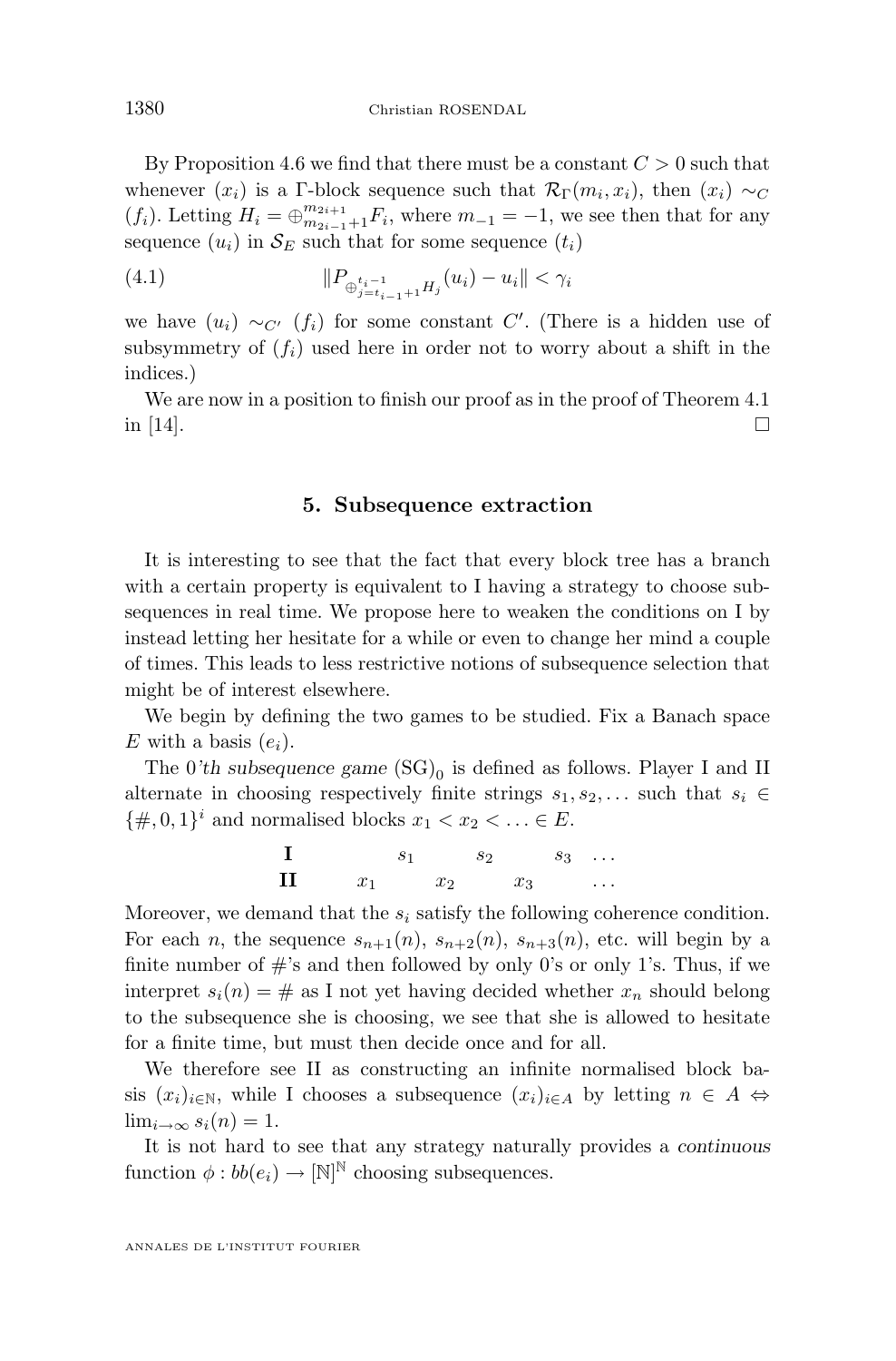The  $1$ 'st subsequence game  $(SG)_1$  is defined as similarly. Player I and II alternate in choosing respectively finite strings  $s_1, s_2, \ldots$  such that  $s_i \in$  $\{0,1\}^i$  and normalised blocks  $x_1 < x_2 < \ldots \in E$ .

$$
\begin{array}{ccccc}\n\mathbf{I} & s_1 & s_2 & s_3 & \dots \\
\mathbf{II} & x_1 & x_2 & x_3 & \dots\n\end{array}
$$

Moreover, we demand that the  $s_i$  only oscillate finitely, i.e., for every n,  $\lim_{i\to\infty} s_i(n)$  exists.

Again we see II as constructing an infinite normalised block basis  $(x_i)_{i\in\mathbb{N}}$ , while I chooses a subsequence  $(x_i)_{i\in A}$  by letting  $n \in A \Leftrightarrow \lim_{i\to\infty} s_i(n) =$ 1. However, in this case a strategy for I only provides a *Baire class* 1 function  $\phi: bb(e_i) \rightarrow [\mathbb{N}]^{\mathbb{N}}$  choosing subsequences.

**Example:** Consider the space  $\ell_1 \oplus \ell_2$  with its usual basis  $(e_i)$  having norm

$$
\|\sum_i a_i e_i\| = \|\sum_i a_{2i+1} e_{2i+1}\|_1 + \|\sum_i a_{2i} e_{2i}\|_2.
$$

We let

$$
\mathbb{A} = \{(y_i) \in bb(e_i) \mid (y_i) \sim \ell_1 \text{ or } (y_i) \sim \ell_2\}
$$

and

$$
\mathbb{A}_K = \{(y_i) \in bb(e_i) \mid (y_i) \sim_K \ell_1 \text{ or } (y_i) \sim_K \ell_2\}.
$$

We show that player I has a strategy in  ${\rm (SG)}_1$  to choose subsequences in A. On the other hand, there is no  $K$  such that every normalised block basis has a subsequence in  $\mathbb{A}_K$ , and, in fact, even if we demand that II plays blocks exclusively in  $\mathcal{S}_{\ell_1} \cup \mathcal{S}_{\ell_2}$ , I still has no strategy in  $(SG)_1$  to play in some  $\mathbb{A}_{K}$ . Also, I does not have a strategy in  $(\mathrm{SG})_{0}$  to choose subsequences in A.

Thus, in particular, there is no equivalent version of Proposition [4.6](#page-18-0) in the game  $(SG)_1$ , i.e., we cannot in general get uniformity results from the mere existence of a winning strategy for I in the 1'st subsequence game.

First, any normalised block  $x \in \ell_1 \oplus \ell_2$  can be written uniquely as  $\lambda y_1 + (1 - \lambda) y_2$  for normalised block vectors  $y_1 \in \ell_1, y_2 \in \ell_2$ , and a scalar  $\lambda \in [0,1]$ . Moreover, suppose  $(x_i)$  is a normalised block sequence with corresponding scalars  $(\lambda_i)$ . Then if the  $\lambda_i$  are bounded away from 0 by some  $\epsilon > 0$ , the sequence  $(x_i)$  will be equivalent with  $\ell_1$ . However, the smaller we need to take  $\epsilon > 0$ , the worse the constant of equivalence with  $\ell_1$  becomes and this explains why there is no uniform constant for equivalence. On the other hand, if  $\lambda_i \to 0$  sufficiently fast, then  $(x_i)$  is equivalent with  $\ell_2$ . So fix some  $\epsilon_i > 0$  converging to 0 sufficiently fast that if  $\lambda_i < \epsilon_i$  for all i, then  $(x_i) \sim \ell_2.$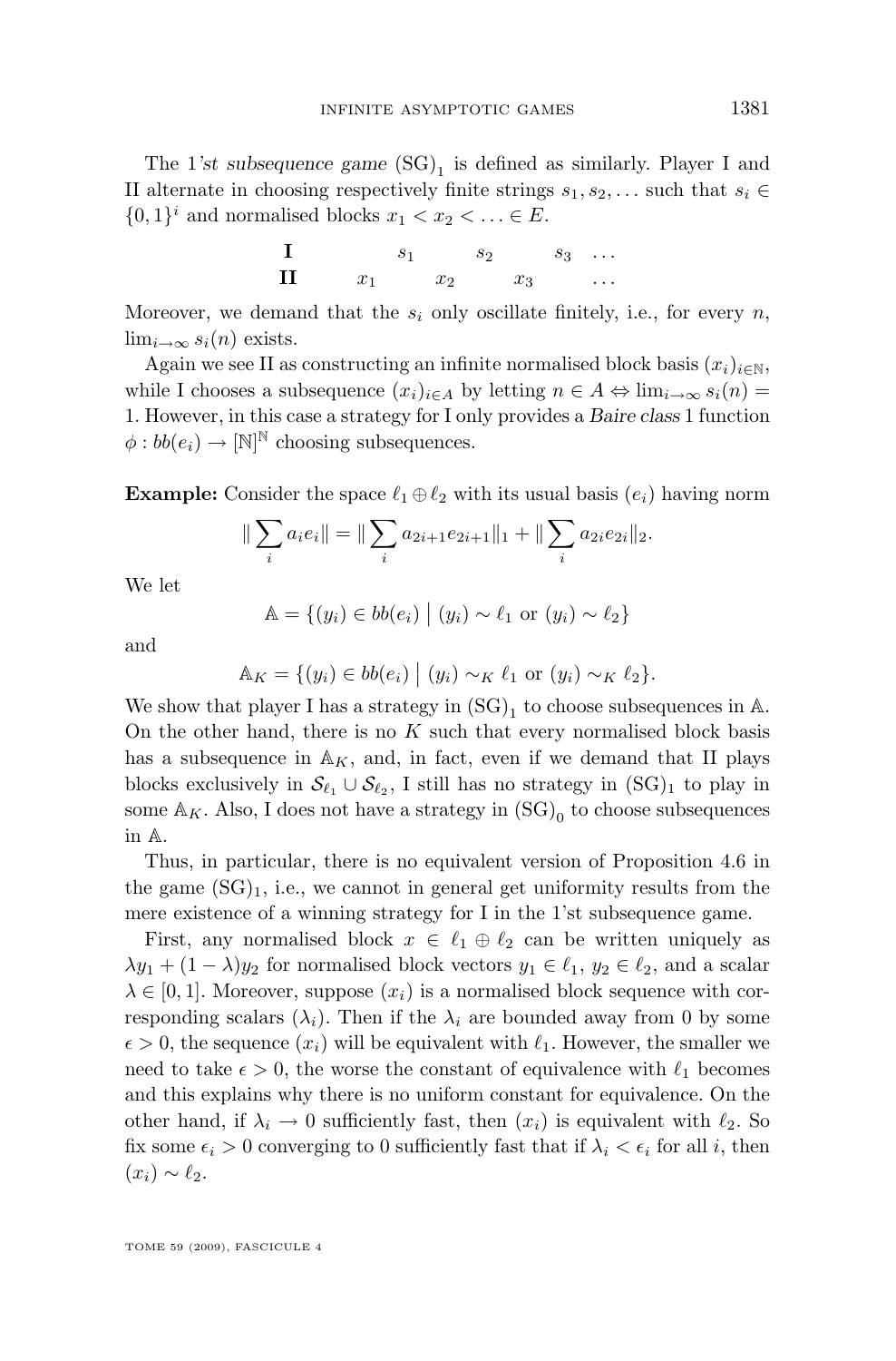We now describe the strategy for I in response to a sequence  $(x_i)$  with corresponding scalars  $(\lambda_i)$  played by II. I will never first exclude some  $x_i$  from the subsequence and then later on include it, so therefore, each coordinate will change value 0, 1 at most once and this will be from 1 to 0.

I chooses all vectors  $x_1, x_2, \ldots$  until she meets the first  $\lambda_{i_1} < \epsilon_1$ . In this case, she will eliminate all previous  $x_i$  and only stick with  $x_{i_1}$ . Now she will continue by choosing all subsequent  $x_i$  until she meets the first coordinate  $i_2 > i_1$  at which  $\lambda_{i_2} < \epsilon_2$ . She will then suppress all the  $x_i$  between  $x_{i_1}$ and  $x_{i_2}$  and choose  $x_{i_2}$ . Again she will choose all further  $x_i$  until she meets the first  $i_3 > i_2$  such that  $\lambda_{i_3} < \epsilon_3$ , chooses this  $x_{i_3}$  and suppresses all  $x_i$ between  $x_{i_2}$  and  $x_{i_3}$ , etc.

Thus at the end of the game, either there is some n such that all but finitely many chosen  $\lambda_i$  are greater than  $\epsilon_n$  or I has chosen a subsequence  $(x_{i_l})$  such that  $\lambda_{i_l} < \epsilon_l$  for all l. In the first case, the subsequence is equivalent to  $\ell_1$  and in the latter case equivalent to  $\ell_2$ . So I has a strategy in  $\rm (SG)_1$  to play in  $\mathbb A.$ 

Now assume that II is only allowed to play blocks in  $\mathcal{S}_{\ell_1} \cup \mathcal{S}_{\ell_2}$ , i.e., such that the corresponding  $\lambda$  is either 0 or 1, and suppose towards a contradiction that for some  $K \geq 1$ , I has a strategy in  $(SG)_1$  to play in  $A_K$ . Then there is some  $N \geq 0$  such that I has a strategy to choose subsequences all of whose terms, except at most N, belong to  $\ell_1$ , or all whose terms except at most N belong to  $\ell_2$ . We fix such a strategy  $\sigma$  for I. So  $\sigma$  is a function assigning to any normalised block sequence of vectors from  $\mathcal{S}_{\ell_1} \cup \mathcal{S}_{\ell_2}$  a binary sequence of equal length.

We let P be the set of finite block sequences  $(x_1, \ldots, x_n)$  such that each term belongs to  $\mathcal{S}_{\ell_1} \cup \mathcal{S}_{\ell_2}$ . Set  $(x_1, \ldots, x_n) \geq (y_1, \ldots, y_m)$  if  $n \leq m$  and  $x_1 = y_1, \ldots, x_n = y_n.$ 

We claim that for each  $M$  and  $p = 1, 2$  the set

$$
\mathbb{E}_M^p = \{(x_1, \ldots, x_j) \in \mathbb{P} \mid j > M \& \#(i \leq M \mid \sigma(x_1, \ldots, x_j)(i) = 1 \& x_i \in \ell_p) \leq N\}
$$

is dense in  $(\mathbb{P}, \leqslant)$ , i.e., any element of  $\mathbb{P}$  has a minorant in  $\mathbb{E}_M^p$ . To see this, suppose  $(x_1, \ldots, x_n)$ , p and M are given. Choose normalised consecutive blocks  $x_{n+1}, x_{n+2}, \ldots$  belonging to  $\ell_{3-p}$  and let II play the infinite sequence  $x_1, x_2, \ldots$  Since  $\sigma$  is a strategy in  $(SG)_1$ , we know that  $s = \lim_{j \to \infty} (\sigma(x_1, \ldots, x_j)|_M)$  exists in  $2^M$  and by assumption on  $\sigma$ , we must have that

$$
\#(i \leq M \mid s(i) = 1 \& x_i \in \ell_p) \leq N.
$$

So fix some  $j \geqslant n + M$  such that  $\sigma(x_1, \ldots, x_i)|_M = s$ . Then  $(x_1, \ldots, x_i) \in$  $\mathbb{E}_M^p$  and  $(x_1,\ldots,x_n) \geqslant (x_1,\ldots,x_j)$ .

ANNALES DE L'INSTITUT FOURIER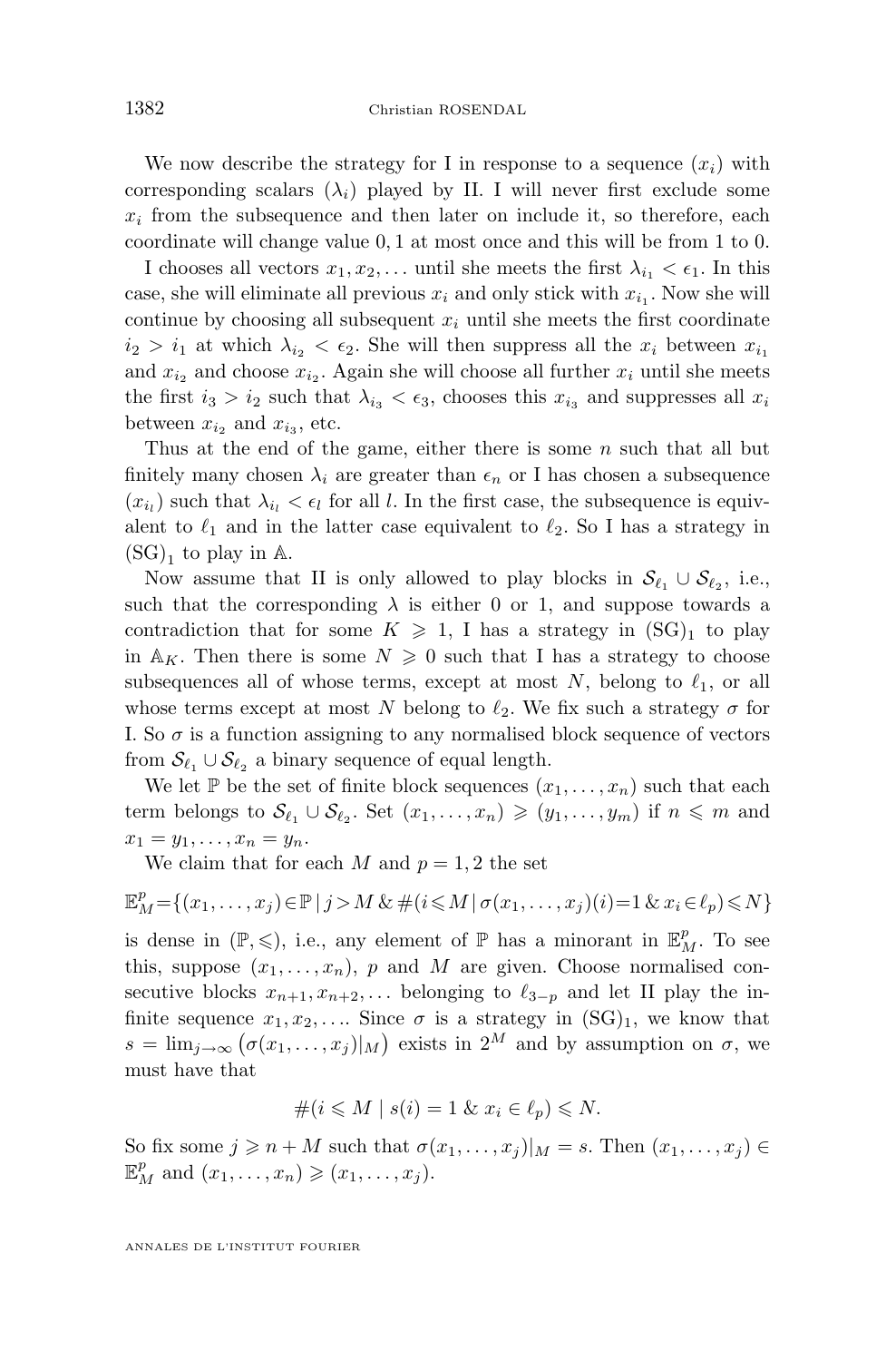<span id="page-25-0"></span>Let now  $(x_1, x_2, x_3, ...)$  be an  $\{\mathbb{E}_M^p\}_{p=1,2,M\in\mathbb{N}}$ -generic sequence, i.e., for all M and p,  $(x_i)$  has an initial segment belonging to  $\mathbb{E}_M^p$ . Let also  $A \subseteq \mathbb{N}$  be the ultimate response of II to this sequence, i.e.,  $i \in A \Leftrightarrow$  $\lim_{i\to\infty}\sigma(x_1,\ldots,x_i)(i) = 1$ . Fix p such that infinitely many terms in  $(x_i)_{i\in A}$  belongs to  $\ell_p$  and find M large enough that there are  $N + 1$  many  $i \leq M$  that belong to A and at the same time  $x_i \in \ell_p$ . Find  $l > M$  such that for all  $j \geq l$ ,  $\sigma(x_1, \ldots, x_i)|_M = \chi_A|_M$ . But then if  $j \geq l$  is such that  $(x_1, \ldots, x_j) \in \mathbb{E}_M^p$  we get a contradiction.

To see that I has no strategy in the 0'th subsequence game to choose subsequences in A is easier. For this it is enough to notice that we can let II play vectors from  $\ell_1$  until I commits to take at least one of these, then we let II continue to play vectors from  $\ell_2$  until I commits to at least one of these, and II continues again with vectors from  $\ell_1$  etc. Thus in the end, I will have chosen infinitely many vectors from both  $\ell_1$  and  $\ell_2$ , so fails to play in A.

It is proved in [4] that if  $(e_i)$  is a normalised basic sequence such that every normalised block basis of  $(e_i)$  has a subsequence equivalent to  $(e_i)$  $(i.e., (e_i)$  is a Rosenthal basis), and, moreover, this subsequence can be chosen continuously in the block basis, then  $(e_i)$  is equivalent to the standard unit vector basis of  $c_0$  or some  $\ell_p$ . Thus, in particular, if I has a strategy in  $(\text{SG})_0$  to choose subsequences equivalent to  $(e_i)$ , then  $(e_i)$  is equivalent to  $c_0$  or  $\ell_p$ . This provides another proof of Proposition [3.3.](#page-12-0) A natural question is whether this condition can be weakened to I having a strategy in  $(SG)_1$ .

*Acknowledgement:* I would like to thank Ted Odell, Thomas Schlumprecht, and especially Valentin Ferenczi for many helpful discussions on the topic of this paper.

#### BIBLIOGRAPHY

- [1] F. Albiac & N. J. Kalton, *Topics in Banach space theory*, Graduate Texts in Mathematics, vol. 233, Springer, New York, 2006.
- [2] J. Bagaria & J. López-Abad, "Weakly Ramsey sets in Banach spaces", *Adv. Math.* **160** (2001), no. 2, p. 33-174.
- [3] S. DUTTA & V. FONF, "On tree characterizations of  $G_{\delta}$ -embeddings and some Banach spaces", *Israel J. Math.* **167** (2008), p. 27-48.
- [4] V. FERENCZI, A. M. PELCZAR & C. ROSENDAL, "On a question of Haskell P. Rosenthal concerning a characterization of  $c_0$  and  $l_p$ ", *Bull. London Math. Soc.* **36** (2004), no. 3, p. 96-406.
- [5] V. Ferenczi & C. Rosendal, "Banach spaces without minimal subspaces", to apear in Journal of Funtional Analysis.
- [6] ——— , "Ergodic Banach spaces", *Adv. Math.* **195** (2005), no. 1, p. 59-282.